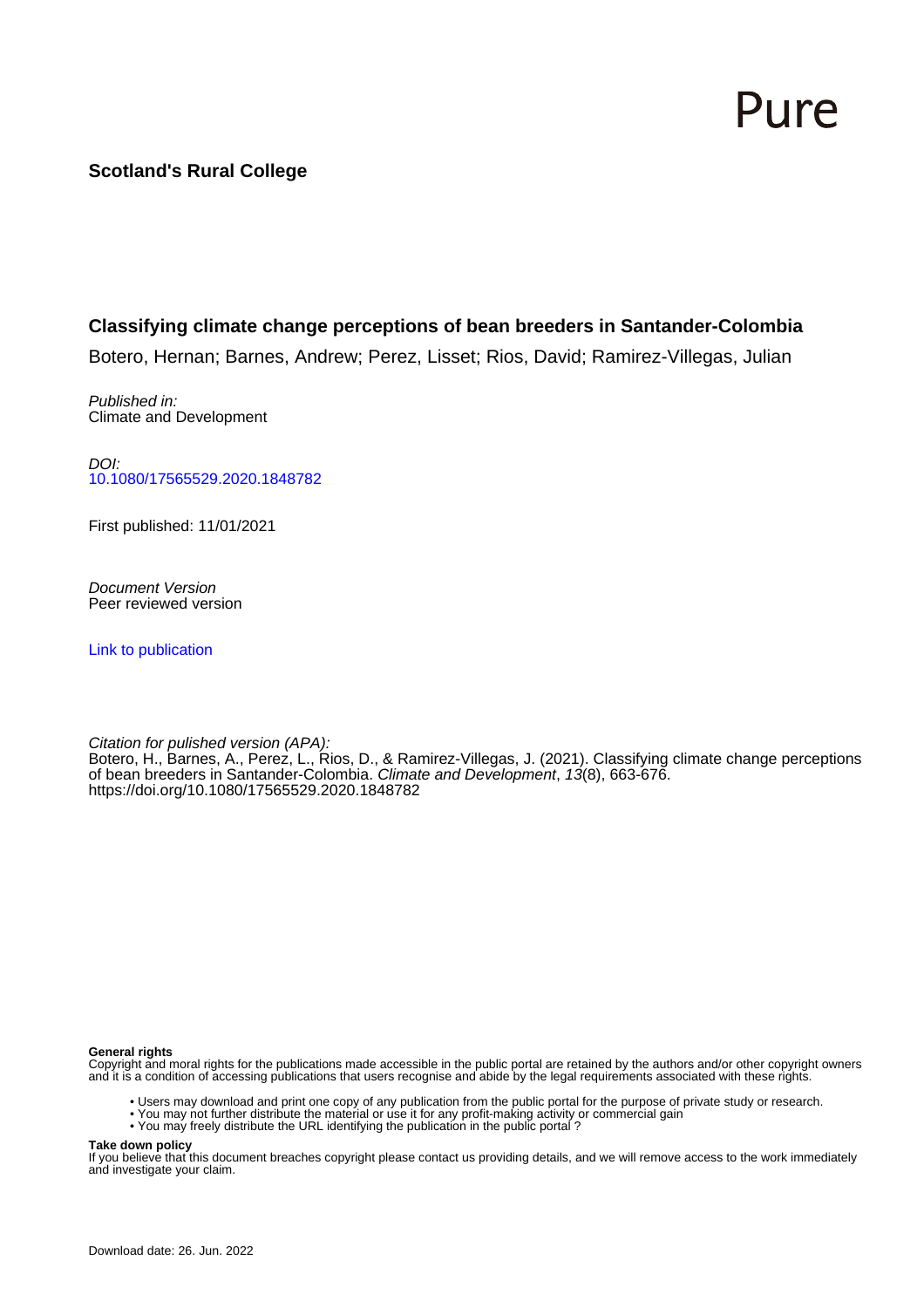# **Classifying Climate Change Perceptions of Bean Breeders in Santander-Colombia**

Hernan Botero<sup>1</sup>, Andrew Barnes<sup>2</sup>, Lisset Perez<sup>3</sup>, David Rios<sup>4</sup>, Julian Ramirez-Villegas<sup>5</sup>

## **Abstract**

Voluntary uptake of climate-adapted beans is driven by farmers' climate change perceptions. Identifying these perceptions and understanding their determinants help public agencies and seed suppliers design tailored engagement strategies to maximize uptake. We perform the first classification of climate change perceptions among farming communities in Colombia. A latent class analysis (LCA) is applied to a survey designed to capture the climate change perceptions of 566 bean farmers in the Colombian department of Santander. A Multinomial Logistic Model is estimated to determine the drivers behind the climate change perceptions identified. Farmers located at lower elevations and who are further away from their urban centres tend to be more concerned about the future economic consequences of climate change. These farmers also tend to seek climatic information for making productive activities. Accordingly, strategies aimed at maximizing the uptake of new drought-resistant bean varieties should focus on these farmers as they seem to be more receptive to uptake them. Moreover, engagement strategies containing information on management alternatives to appraise uncertainties and mitigate some of the severe effects of extreme weather events will generate increased uptake.

JEL Classification: Q15, Q54, C25, C38

Keywords: Agriculture and Environment, Global Warming, Discrete Regressions, Factor Models

## **1. Introduction**

<sup>&</sup>lt;sup>1</sup> Postdoctoral Researcher in the Land Economy, Environment and Society Research Group, Kings Buildings Campus, West Mains Road, Edinburgh, EH9 3JG, UK, +44 1315354337, [hernan.degiovanni@sruc.ac.uk.](mailto:hernan.degiovanni@sruc.ac.uk) <https://orcid.org/0000-0003-3461-5313> (Corresponding Author).

<sup>&</sup>lt;sup>2</sup> Head of Department of Rural Economy, Environment and Society, SRUC, Kings Buildings Campus, West Mains Road, Edinburgh, EH9 3JG, UK. [andrew.barnes@sruc.ac.uk,](mailto:andrew.barnes@sruc.ac.uk) [https://orcid.org/0000-0001-9368-148X.](https://orcid.org/0000-0001-9368-148X)

<sup>&</sup>lt;sup>3</sup> Researcher in International Center for Tropical Agriculture (CIAT), Km 17 Recta Cali-Palmira, 763537, Cali, Colombia. [Lisset.Perez@CGIAR.ORG.](mailto:Lisset.Perez@CGIAR.ORG)

<sup>4</sup> Researcher in International Center for Tropical Agriculture (CIAT), Km 17 Recta Cali-Palmira, 763537, Cali, Colombia. [D.Rios@cgiar.org.](mailto:D.Rios@cgiar.org)

<sup>5</sup> Researcher in International Center for Tropical Agriculture (CIAT), Km 17 Recta Cali-Palmira, 763537, Cali, Colombia. [J.R.Villegas@CGIAR.ORG.](mailto:J.R.Villegas@CGIAR.ORG)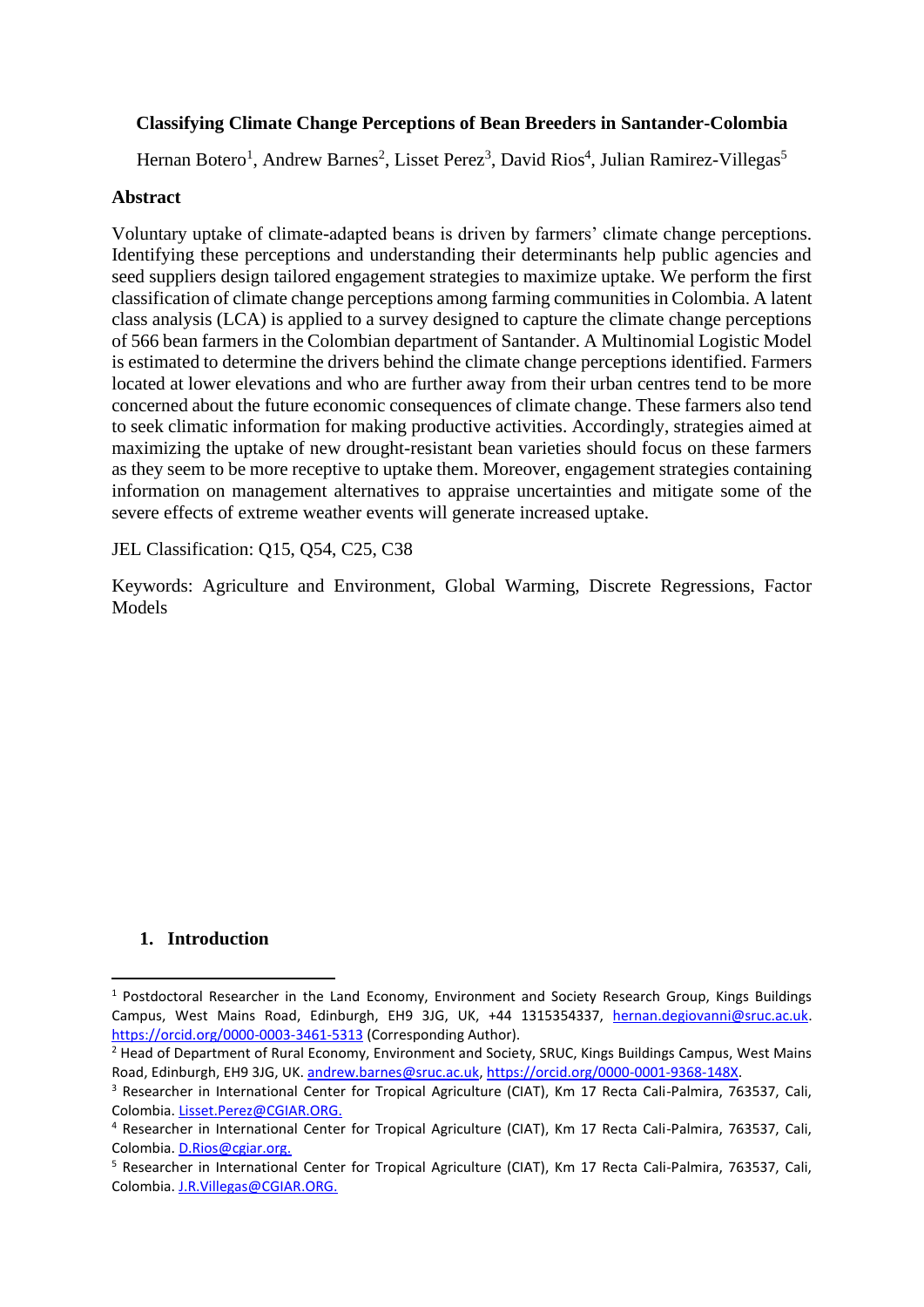Colombian agriculture is highly vulnerable to the impacts of climate change (IPCC, 2014; IMF, 2017; Palomino *et al.*, 2015; Buhr et al., 2018). The Intergovernmental Panel on Climate Change (IPCC) forecasts that future climate change will reduce annual precipitation and increase annual average temperatures as well as the prevalence of plant pests and diseases in Colombia. These future patterns are expected to negatively impact 60% of the current Colombian agricultural production areas, generating a reduction in crops' yields (Feola and Binder, 2010; Ramirez-Villegas *et al.*, 2012; Eitzinger *et al.*, 2014).

Common beans (*Phaseolus Vulgaris*) are expected to be particularly affected by climate change. Currently marketed varieties are highly susceptible to climate change (Schoonhoven & Voysest, 1991; CIAT, 2008; Troyo-Diéguez, 2010). Accordingly, a worsened climate will make the cultivation of some of them unprofitable. In addition, some production areas may become unsuitable for common bean production in the future since farms located at low elevations are expected to be mostly affected by droughts and a lack of rainfall (Ramirez-Villegas *et al.*, 2012; Eitzinger *et al.*, 2014; Güiza-Villa *et al.*, 2020). Furthermore, Colombian common bean production is mainly conducted by low-income, small-scale producers (i.e., < 20 ha) located on the Andean Mountains (i.e., between  $900$  and  $2800$  masl<sup>1</sup> approximately) (Perfetti *et al.*, 2013). This hilly topography severely restricts the use of heavy machinery or bulky technology because steep hills make the use of heavy technology perilous and prone to accidents and crops' destruction. Consequently, Farmers on the Andean mountains are forced to employ labour-intensive and traditional methods, which constraintheir capacity to utilise bulky technology or heavy machine to adapt to climate change (Ramirez-Villegas *et al.*, 2012; Feola *et al.*, 2014; Acevedo *et al.*, 2016).

Colombian common bean producers can pursue several adaptation strategies at the farm-level (Smit and Skinner, 2002; Clements *et al.*, 2011; Asfad *et al.*, 2013; Niles *et al.*, 2015). For example, Colombian farmers can change the location of their landraces or the plantation calendar; implement technological advances, such as irrigation or vertical farming systems; or, diversify the type and varieties grown. However, some of these adaptations can be too expensive for most Colombian bean producers. For instance, the establishment of indoor or vertical farming systems requires a large upfront investment that very few Colombian bean producers can afford (CIAT, 2016; Zaid *et al.*, 2018). A similar situation occurs with the costs of irrigation systems (Galvis *et al.*, 2018). In addition, as all Colombian bean production areas have a bimodal rainfall pattern that allows at least two cropping seasons in a calendar year, the common bean's optimal planting dates in Colombia are in April/May and September/October (Ramirez-Cabral *et al.*, 2016), which reduces farmers' capacity to modify planting times without affecting yield or profits. Finally, land acquisition is restricted by a low land supply (Ibañez *et al.*, 2011; Feola *et al.*, 2014). Hence, low-income, small-scale bean producers have limited availability of land to change the location of their landraces easily.

Another adaptation strategy commonly proposed is the use of seeds that are resistant to the changing climatic conditions. This adaptation normally requires the involvement of government agencies and corporations that support the development of new common bean varieties. As a result, the International Center for Tropical Agriculture ( $CIAT<sup>2</sup>$ ) has been developing bio-fortified and heat- and drought-resistant common beans' varieties<sup>3</sup> for the Colombian market (Schoonhoven & Voysest, 1991; Blair, 2003; Muñoz *et al.*, 2008; CIAT, 2008; Hershey *et al.*, 2013). This work has been advanced mainly considering the agroecological changes expected to occur in current common bean production areas, partially disregarding the role of human agency in decision-making at farm level.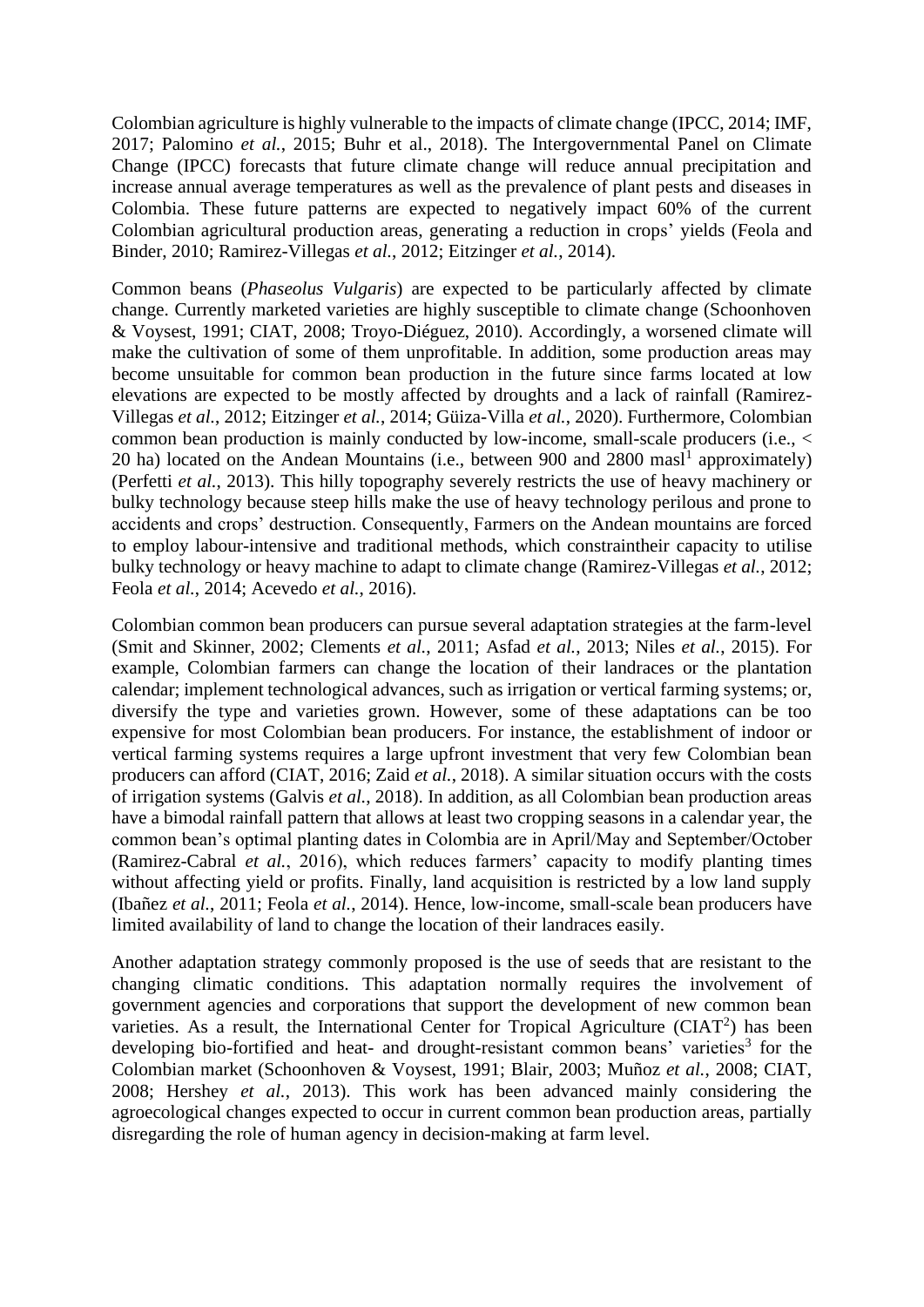Some studies have shown that one of the determinants of adaptation to climate change is farmers' perceptions and beliefs towards the climatic event (Arbuckle *et al.*, 2015; Zamasiya *et al.*, 2017; Shinbrot *et al.*, 2019). According to the Theory of Planned Behaviour (Ajzen, 1991), perceptions provide the basis for attitude formation, which along with social norms and perceived behavioural control, influences behavioural intentions. When applied to agriculture, farmers' perceptions of and attitudes towards climate change may influence what adaptation practices are adopted. In turn, Construal Level Theory (Liberman and Trope, 2008) indicates that perceptions are formed by the proximity of farmers to the negative effects of climate change, which influences farmers' risk management strategies at farm level (Spence *et al.*, 2012; Niles *et al.*, 2015). Consequently, Colombian farmers' voluntary uptake of the new common bean varieties is expected to partially depend on their awareness of, experience with, and concern about the negative effects of climate change (Barnes *et al.*, 2013; Wang *et al.*, 2018; Eitzinger *et al.*, 2018; Shinbrot *et al.*, 2019). These perceptions also help shape farmers' response to short and long-term public policies and extension and commercial programs that incentivise the uptake of the new bean varieties. As a result, the identification of these perceptions allows public agencies, extension service providers and seed suppliers to design their communication and engagement strategies to maximize the uptake of the new bean varieties (Barnes *et al.*, 2013; Eitzinger *et al.*, 2018). This is especially important in a developing country context where reduced public budgets constrain public capacity to financially support the development and commercialization of new bean varieties, which therefore creates a need for more cost-effective interventions to communities of interest (Blackstock *et al.*, 2010; Barnes *et al.*, 2009; Barnes *et al.*, 2012).

Most of the empirical work carried out on farmers' climate change perceptions in developing countries has been conducted on Asian and African countries (e.g. Maddison, 2007; Gwimbi, 2009; Gbetibouo, 2009), with some studies focusing on Latin America (Pinilla *et al.*, 2012; Zuluaga *et al.*, 2015; Barrucand *et al.*, 2017; Eitzinger *et al.*, 2018; Shinbrot *et al.*, 2019; Soubry *et al.*, 2020). Some of these studies analyse Colombian farmers' awareness of climate change or experience with climatic changes, but do not identify the drivers behind those perceptions. These studies also fail to apply formal statistical procedures to identify the multiplicity of opinions about climate change that have been identified in farming communities in other parts of the world (Brodt *et al.*, 2006; Davies *et al.*, 2007; Barnes *et al.*, 2013; Capstick *et al.*, 2015). Classifying farmers into types or groups and identifying the factors that determine membership to subsequent classifications allow policy makers, extension service providers and seed suppliers to better understand the similitudes and differences that exist among or within the groups identified. Moreover, it allows the design of engagement strategies that consider those differences or similarities (Barnes *et al.*, 2011; Barnes *et al.*, 2012). This is particularly relevant in Colombia where common bean producers' climate change perceptions are expected to be influenced by the elevation of their farms, which implies that the design of engagement and extension service programs should consider farm elevation to maximize impact.

Accordingly, the purpose of this paper is to add to the literature on climate change perceptions in farming communities in tropical systems. By analysing the responses to perceptual questions regarding awareness of, experience with, and concern about climate change of 566 bean producers in the department of Santander —a region in the Northeast of Colombia with a relatively developed market for the common bean— this study provides the first classification of climate change perceptions of bean producers in Colombia using a latent class analysis approach. The determinants of these perceptions are also identified using a Multinomial Logistic Model.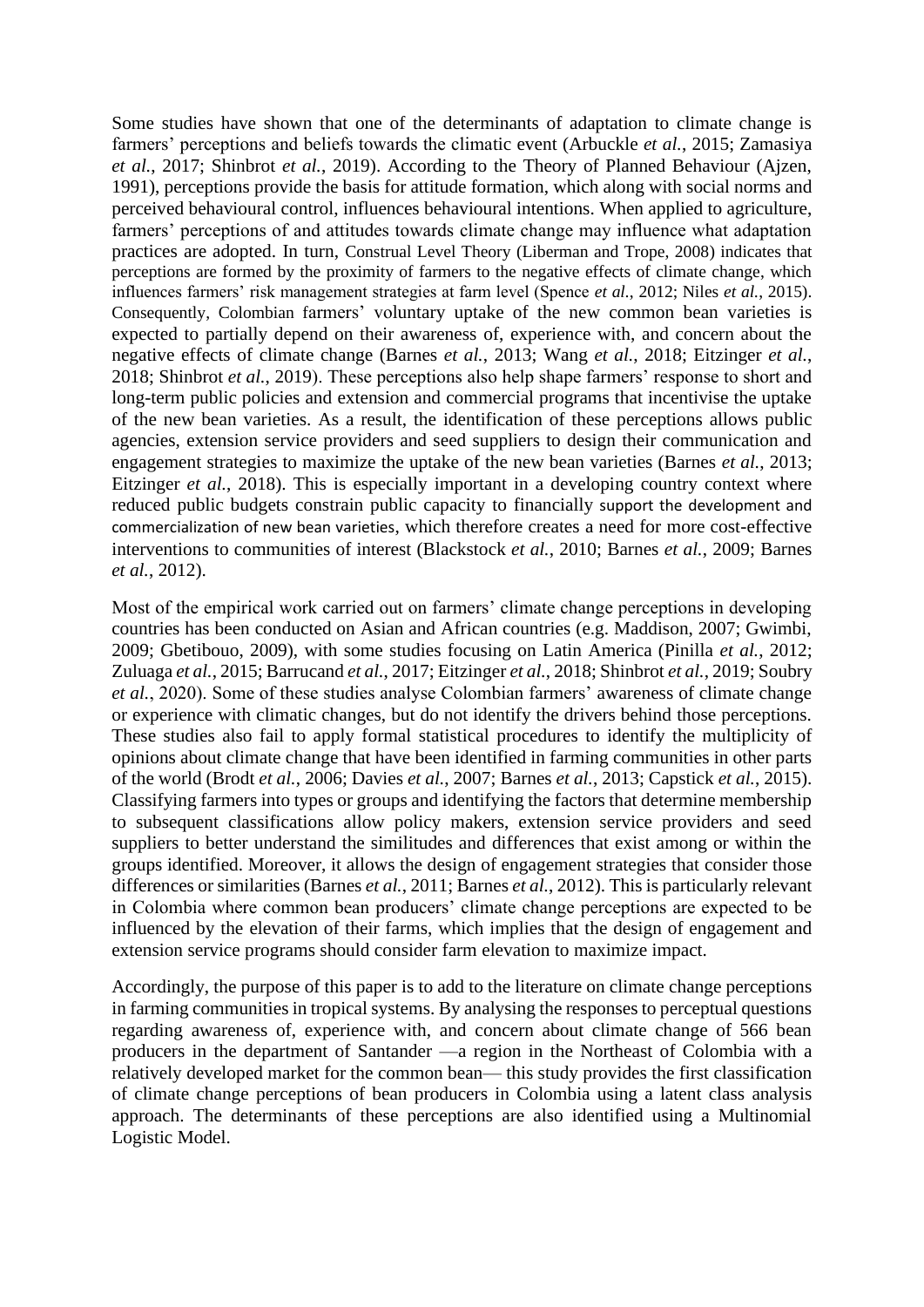The Santander department is chosen for this study because, according to the 2014 Colombian Agricultural Census, it is the fifth largest producer region of common beans in Colombia (DANE, 2014), and it is expected to be the most affected by climate change among the 6 largest common bean producer regions (Ramirez-Villegas *et al.*, 2012; Eitzinger *et al.*, 2014; Eitzinger *et al.*, 2018). In addition, it has the typical mountainous landscape of the Colombian Andean mountain range, which makes any inference based on this community potentially applicable to any other Colombian region with a similar landscape and elevation-driven weather variation (Perez *et al.*, 2019).

# **2. Conceptual Framework**

# *2.1.Climate Change Perceptions*

The concept of perception is essential in social sciences to understand farmers' adoption of climate change adaptation strategies (IPCC, 2018; Soubry *et al.*, 2020). According to the IPCC, farmers' perceptions of climate change can be considered as subjective evaluations, based on farmers' knowledge of the severity of risks imposed by climate change, that help determine which adaptation strategies farmers adopt (Chen, 2011; IPCC, 2014; Niles *et al.*, 2015; IPCC, 2018). Thus, the success of public adaptation programs depends on how decision-makers at farm level perceive and react to the risks imposed by climate change on agricultural production (Bryan *et al.*, 2013; Mitter *et al.*, 2019; Soubry *et al.*, 2020). In this literature, knowledge and perception are two interactive dimensions of climate change adaptation (Collins, 2004; O'Connor, 2007; IPCC, 2014). We concentrate on measuring climate change perceptions because this perspective provides a narrower focus of inquiry (Bryan *et al.*, 2013; Roco *et al.*, 2014; Mugi-Ngenga *et al.*, 2016; Soubry *et al.*, 2020).

# 2.2.*Drivers of Climate Change Perceptions*

There is no previous identification of the drivers behind climate change perceptions within farming communities in Colombia. Filling this vacuum is important for at least two reasons. On the one hand, adaptation programs have not considered Colombian farmers' opinions for their design (Soubry *et al.*, 2020), which means that adaptation programs may fail due to a misalignment of farmers' preferences and acknowledged needs with programs' objectives and strategies. On the other hand, international evidence on farmers' climate change perceptions does not entirely serve to inform about Colombian farmers' perceptions because Colombian topography and elevation-driven temperature variation —known as thermal floors— are unlike any other in African or Asian tropical regions. In most bean producing areas in Colombia, elevationvaries substantially from farm to farm, generating a different temperature and rainfall regime. This may greatly influence farmers' climate change perceptions and require a different adaptation strategy contingent on farms' thermal floor (Feola *et al.*, 2014; Eitzinger *et al.*, 2014; Eitzinger *et al.*, 2018).

Existing studies on climate change perceptions in Colombia are qualitative, with some of them focusing on the Colombian general public (Ulloa *et al.*, 2008; Altschuler *et al.*, 2015). They show that Colombians tend to be aware of climate change, but there is neither a systematic analysis of concern about climate change nor an identification of the drivers behind climate change awareness.

The literature identifies several drivers behind climate change perceptions among farming communities around the world (Scoones, 1998; Bryan *et al.*, 2013; Roco *et al.*, 2014; Soubry *et al.*, 2020). One candidate for the Colombian case is elevation. Colombian climate change variations are expected to be elevation-driven, affecting common bean production areas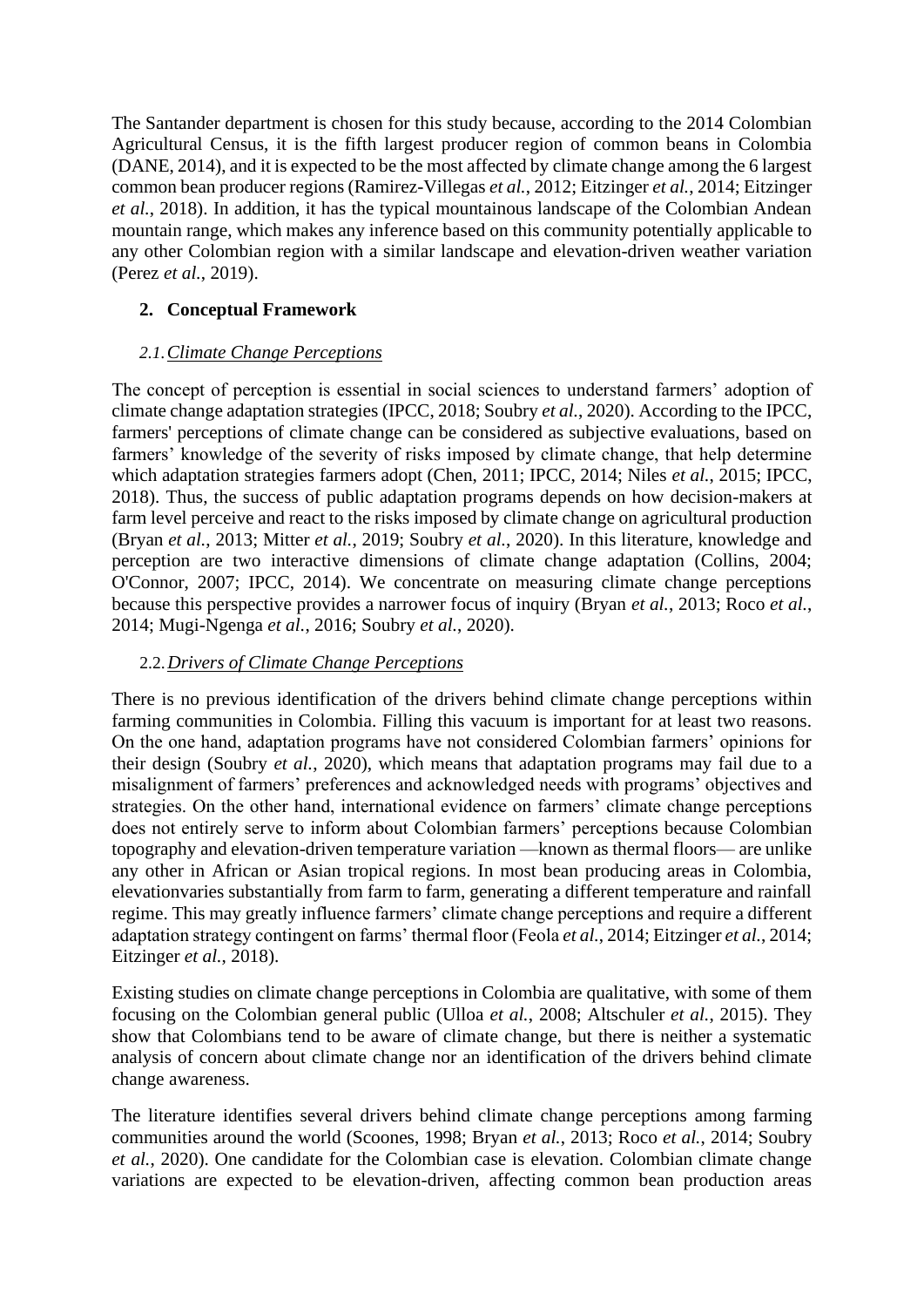unevenly (Feola *et al*., 2014). Ramirez-Villegas *et al.* (2012) forecast that farms above 1600 masl will confront more unpredictable seasons and extreme temperatures by 2050 and farms below 1600 masl will face shortages in rainfall and droughts. Hence, elevationmay be a determinant of experience with climatic events or concern about future changes in the weather.

Another potential driver of climate change perceptions is the distance of farms to the urban centre of the municipality where they are located/registered (Ibañez *et al.*, 2011; Shinbrot *et al.*, 2019). All municipalities along the Colombian Andean mountain range are spatially centred on an urban centre, where all shops and commercial centres are established. These urban areas are usually erected in the most accessible geographical areas of each municipality. This is particularly true for common bean producing areas (Ramirez-Villegas *et al.*, 2012; Ramirez-Villegas *et al.*, 2013; Eitzinger *et al.*, 2014; Feola *et al.*, 2014). Then, farms' distance to the largest urban centres within each municipality captures farms' accessibility, which may be affected by changes in the weather. Then, farms located further away from their main urban centres are expected to have more accessibility problems, which may increase farmers' awareness of and concern about climate change. Distance can also be associated to access to information about common problems affecting the farming community of a region. For instance, Shinbrot *et al.*, (2019) find that Mexican farmers located further away from urban centres have less access to information regarding climate change, which makes them less aware of the occurrence of the climatic event.

Colombian farmers' climate change perceptions may also be explained by farm size, crops' yield or the number of crops grown (Mertz *et al.*, 2009; Bryan *et al.*, 2013; Mugi-Ngenga *et al.*, 2016; Nisbet *et al.*, 2015; Thornton *et al.*, 2016; Elum *et al.*, 2017; Eitzinger *et al.* 2018). Farmers with larger farms, larger yields, or more sources of income tend to be wealthier, which makes them less sensitive to the marginal effects of climate change on agricultural economic profits. In addition, intra-seasonal weather variation is also found to be a predictor of perception since it affects farmers' planting decisions throughout the year (Thomas et al., 2007; Rao *et al.*, 2011). Some standard socio-economic factors are also identified as drivers of perception. For instance, farming experience, educational levels, or gender are found to be important determinants of climate change perceptions in farming communities around the world (Maddisson, 2007; Rao *et al.*, 2011; Barnes *et al.*, 2012; Soubry *et al.*, 2020).

Access to climatic information is expected to increase farmers' climate change perceptions (Ramirez-Villegas *et al.,* 2012; Shinbrot *et al.*, 2019). Farmers who are more informed about climatic variations are expected to be more aware of and concerned about climate change. Belonging to a farmers' association is an important determinant of climate change perceptions since these associations are in charge of disseminating information about common problems affecting all members (Barnes *et al.*, 2012). Hence, membership to a farmers' association is expected to increase farmers' awareness of and concern about climate change. In turn, climate change is also expected to increase the prevalence of plant pests and diseases in Colombia (Ramirez-Villegas *et al.*, 2012). Hence, bean breeders who have to apply more pesticides and fungicides are expected to be more aware of and concern about climate change. Ramirez-Villegas *et al.* (2012) and Eitzinger *et al.* (2014) suggest that access to a stable water source may also affect farmers' climate change perceptions. Farms that are closer to urban areas have access to the municipal aqueduct. This service can be considered as a stable water source that is useful for the establishment of irrigation systems, reducing farms' dependence on rainfall. Hence, farmers with access to this water source are expected to be less aware of or concerned about climate change. The variables selected for the study are explained in detail in Table 2 in the appendix.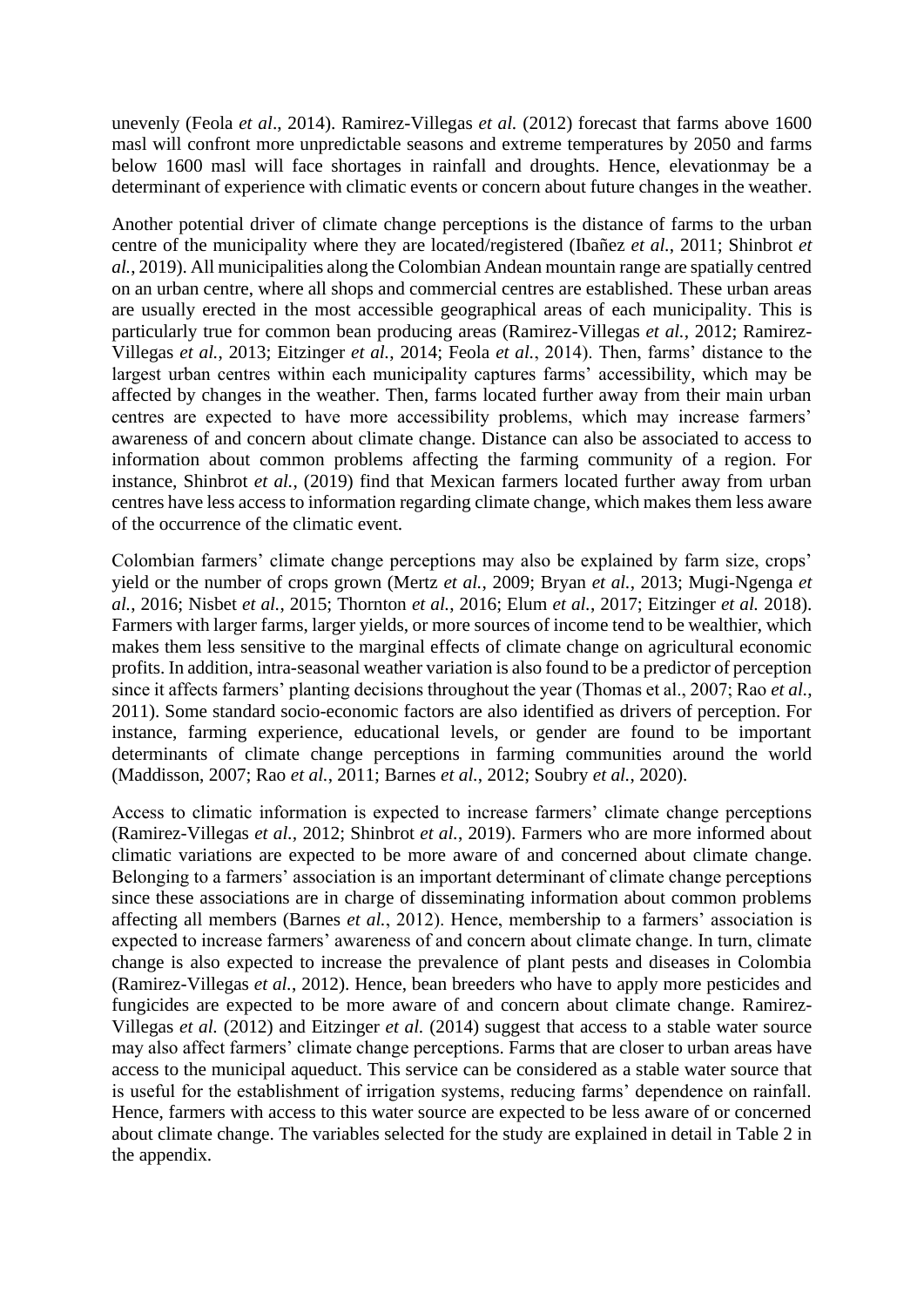# **3. Data and Descriptive Analysis**

# *3.1. The Study Site*

Santander's municipalities are located on top of the eastern mountain range of the Colombian Andes. This implies that most farms are on a hilly landscape and agricultural production commonly takes place on the slope of a mountain. Temperature and rainfall depend on the thermal floor in which farms are located. Farms with larger temperatures and less monthly rainfall tend to be at lower elevations where there is also a different agroecological system than at high elevations (IDEAM, 2013). Farmers from Barichara (6.6358° N, 73.2234° W), Curití (6.6063° N, 73.0687° W), San Gil (6.5548° N, 73.1341° W), and Villanueva (6.6709° N, 73.1748° W) (four Santander municipalities) are selected for this study based on three criteria. First, these municipalities are the largest common bean producers in Santander according to the 2014 Colombian Agricultural National Census and all farmers included in the study have experience in bean production. Second, these municipalities have different temperatures and rainfall levels (IDEAM, 2013), which is correlated with their elevation. Villanueva (with an average elevation of 1288 masl) and Barichara (1266 masl) tend to have water deficits, receiving less rainfall and being warmer than Curití (1568 masl) and San Gil (1452 masl). Consequently, Villanueva and Barichara's farmers are expected to have different climatic perceptions than San Gil and Curití's farmers, which in turn is expected to partially depend on farms' elevations. Finally, these four municipalities are on the same climate system and are equally subject to the same regional climatic variations. As a result, the perceptions held by the farmers from a municipality are only affected by the idiosyncratic climatic events affecting their locality and not by climatic variations occurring due to a different regional climate system. Fig. 1 in Appendix A.1 shows a map of the study site.

The survey implemented for the present study is described in full elsewhere (Perez *et al.*, 2019). This information was collected as part of "AgroClimas" project, which is a joint effort of CGIAR and CIAT to characterize common bean production in areas threatened by climate change (Rios *et al.*, 2017). This paper focusses on the section related to climate change perceptions and relies on collected socioeconomic information to explore potential drivers behind climate change perceptions among common bean producers in the region. The household sample consists of 572 farmers, who were interviewed during August/September in 2017. Information is collected through face-to-face interviews as a means of maximizing response from the selected farmers. From the total sample of households, 566 interview responses are usable for analysis. The survey collects information on a variety of factors, such as household composition, household economic, financial, and human capital (Scoones, 1998), and climate change perceptions.

# *3.2.The Survey: Some descriptive statistics of the study site*

There are several types of questions used in the literature to measure climate change perceptions (Dunlap, 1998; Capstick *et al.,* 2015). From the myriad of existing questions, three types are important for bean production since they help determine necessity for adaptation (CIAT, 2008). These questions aim at: a) determining farmers' awareness of climate change; b) identifying farmers' past experiences with climatic changes; and, c) determining farmers' degree of concern about future climate change and its future economic consequences.

A sample of questions belonging to each type was selected to design a survey to capture climate change perceptions in the study site. There are two questions associated with awareness of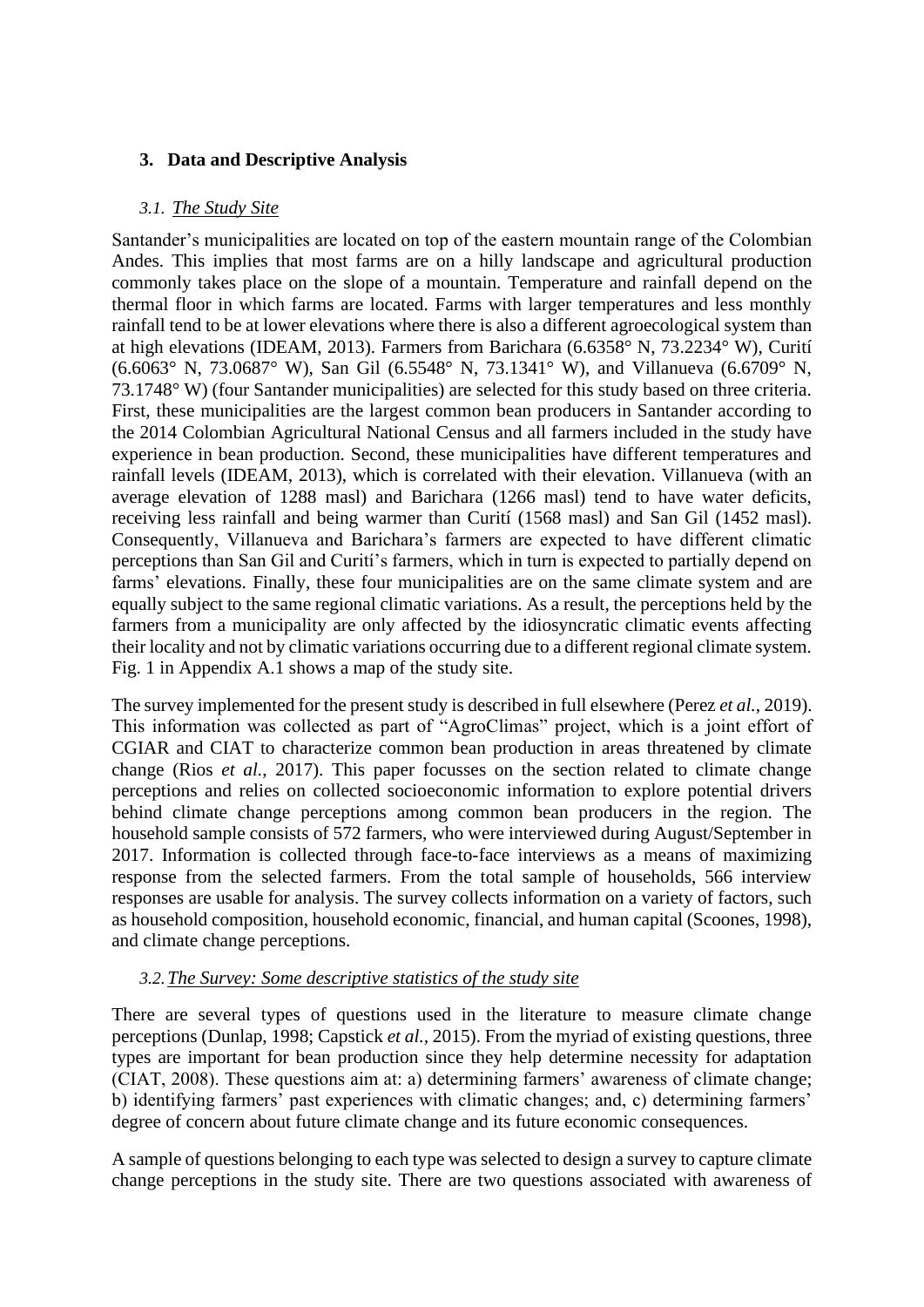climate change. One of them asks farmers to indicate if they have perceived changes in the weather during their lifetime, giving them the option to answer yes/no. The other one asks farmers to provide a gradient of perception of weather change in the last seven years (from 2010 onwards). In turn, all ten questions associated with experience ask farmers to state if they have experienced a particular climatic event, allowing them to answer yes or not. Finally, there are two questions that capture concern about climate change. One of them asks farmers to provide a degree of certainty in the occurrence of future climate change and the other asks for a gradient of expected economic affectation if the climatic phenomenon indeed occurs.

Table 1 in the appendix presents the exact wording of each question used and the distribution of the answers<sup>4</sup>. This table also shows that 95% of the sample has noticed a change in the weather and nearly 88% has seen that the weather has changed a lot in recent years. Moreover, 91% of the farmers in the sample have been affected by droughts in recent years and 44% by extreme temperatures. Additionally, 89% has been affected by droughts since teenagers, 50% by unpredictable seasons, and 49% by heatwaves. Nearly 76% of the sample considers that future weather is very likely to change and 82% forecasts a medium to high economic impact if climate change actually occurs. Consequently, this survey shows that a large proportion of Santander bean producers are highly aware of climate change, have mainly experienced droughts, extreme temperatures and unpredictable seasons, and consider that future weather is very likely to change, which is expected to cause an important negative economic impact on them.

Table 2 in Appendix A.3 presents the explanatory variables of climate change perceptions selected for this study. The rationale for their selection is laid out in the section 2.2. Table 3 in Appendix A.3 presents their descriptive statistics. One important factor considered for sample selection is farms' elevation. Consequently, 50% of the sample is below 1600 masl and the other 50% is above 1600. The minimum elevationsurveyed is 1264 masl and the maximum 2014 masl. In addition, the distribution of elevation is symmetric around its median value of 1573 masl. Almost all bean producers located near to the urban centres of each selected municipality are included in the sample. As farms are on a mountainous terrain, most bean producers are equidistant to the town's centre, where the retail market for beans is located. In our sample, the nearest farm is located at 2.03 km from its municipality's urban centre and the most distant one is located at 8.16 km. In addition, as transportation costs become a constraining factor for bean production in locations too far away from a municipality's urban centre, the distribution of distance is also symmetric around its median/mean (5.14 km/5.13 km). This implies that the majority of farms are located at 5.14 km from the town's centre. This is evident on Fig 1 (right-hand side, bottom panel), where each black star represents each municipality's urban centre.

Farm size in the selected sample is representative of the farm size of bean producers on the Colombian Andean Mountains (Perfetti *et al.*, 2013). Nearly 70% of the farms in the sample has 2 ha or less and only 2% has more than 10 ha. Consequently, this farming community is mainly composed of small landowners with limited land area to diversify production. In turn, bean yield is more normally distributed, with the majority obtaining around 800 kg/ha. Some of these farmers are more productive, obtaining 1600 kg/ha, whereas there are others that only obtain 100 kg/ha. The latter may be the result of intercropping, which reduce the quantity of beans produced per ha.

Our sample is mainly composed of farmers with only a few years of formal education. Almost 82% of the sample barely finished primary school, only 2% did an undergraduate degree, and none of them has a master's degree or above. In this community, farmers' age is also normally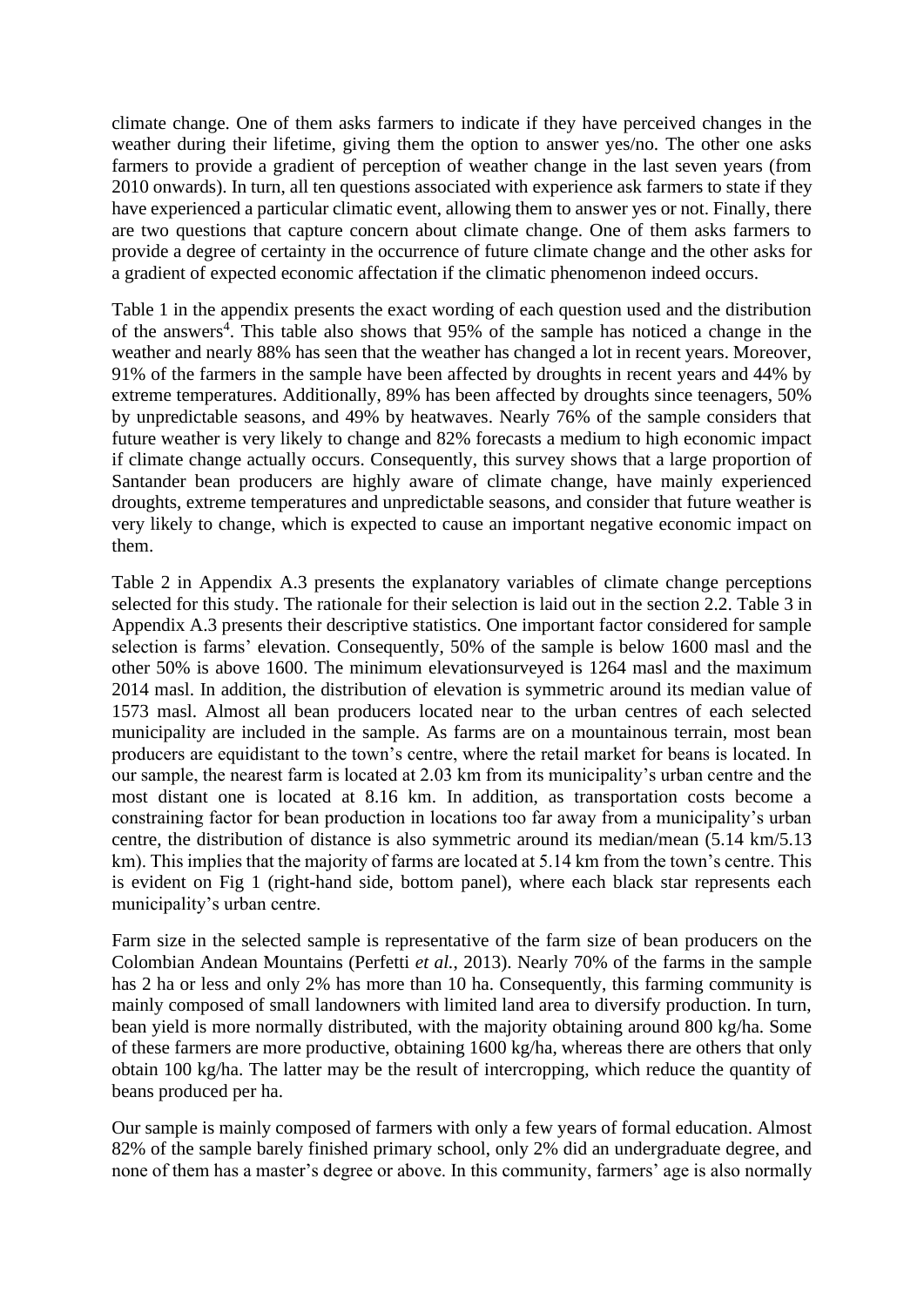distributed, with the majority of them being 48 years old. The youngest farmer surveyed was 16 years old and the oldest one was 82. We include in the analysis the answers associated to the 16-year farmer because he has lived in this community his whole life working as a common bean producer. Therefore, he satisfies the criteria for sample selection.

Nearly 62% of the farms practice monoculture, with bean production being the only crop grown in the farm, and around 74% has access to the municipal aqueduct. In addition, all farmers in the sample use at least one of type of fungicide or pesticide, with 20% using more than one type of fungicide and 71% using more than one pesticide. Moreover, almost 76% of the farmers surveyed are males, 50% has received climatic information, and only 20% belongs to a farmer's association.

Intra-seasonal weather variation is captured through the standard deviation of total precipitation and the standard deviation of the maximum number of consecutive dry days occurred in the study site. These variables are measured for the two phenological phases of common beans; namely, emergence and vegetative growth (phase 1) and flowering and pod maturation (phase 2) (Schoonhoven *et al.*, 1991; Rao *et al.*, 2011). According to Table 3, larger weather instability occurs during the vegetative phase since both the standard deviation of total precipitation and the standard deviation of the number of consecutive dry days are larger during this phase.

# **4. Methodology**

# *4.1. Latent Class Analysis*

Several approaches have been used to derive typologies of climate change perceptions within farming communities around the world (Barnes *et al.*, 2011; Brodt *et al.*, 2006; Davies *et al.*, 2007; Gorton *et al.*, 2008; Galdiesa *et al.*, 2016). A cross-tabulation or clustering approach is sometimes used to determine the typology, relying on a range of rules of thumb to identify the number of groups in the sample (Hair *et al.*, 2006). To utilize a more formal criterion to identify class membership, a latent class analysis (LCA) approach is employed in this study (Barnes *et al.*, 2013; Botero *et al.*, 2019). Hagenaars *et al.* (2009) describes this methodology in detail.

A LCA employs the answers to the proposed perceptual questions to put all farmers with similar answers in the same class or group. The classification is performed under the assumption that the number of classes is known *a priori.* To identify the optimal number of classes in the sample, classes are iteratively added to the model and a typology is performed per iteration. The optimal number of classes in the sample is the one that minimizes the Bayesian Information Criterion (BIC) (Forster, 2000).

The estimation procedure is explained by Linzer *et al.* (2011). Formally, let us assume that X is a *NxQ* matrix containing the answers to *Q* questions by *N* individuals in the sample. Then, a LCA is a projection from X to Y, where Y is a *Nx1* vector containing in each row the class to which each individual belongs. Each column of X defines a discrete variable with countable domain because the number of possible answers for each question is a strictly positive integer  $a<sub>q</sub>$ . If there is only one question (i.e., Q = 1), the number of groups in Y coincides with the number of possible answers,  $a_1$ , for the unique proposed question. With Q>1 questions, Y may contain as many groups as there are combined answers,  $a_1xa_2xa_3\ldots x a_0$ . The latter case occurs when all individuals provide differing questions and there are more individuals than possible combined answers. Otherwise, there would be as many groups as there are individuals in the sample because each one defines a separate group.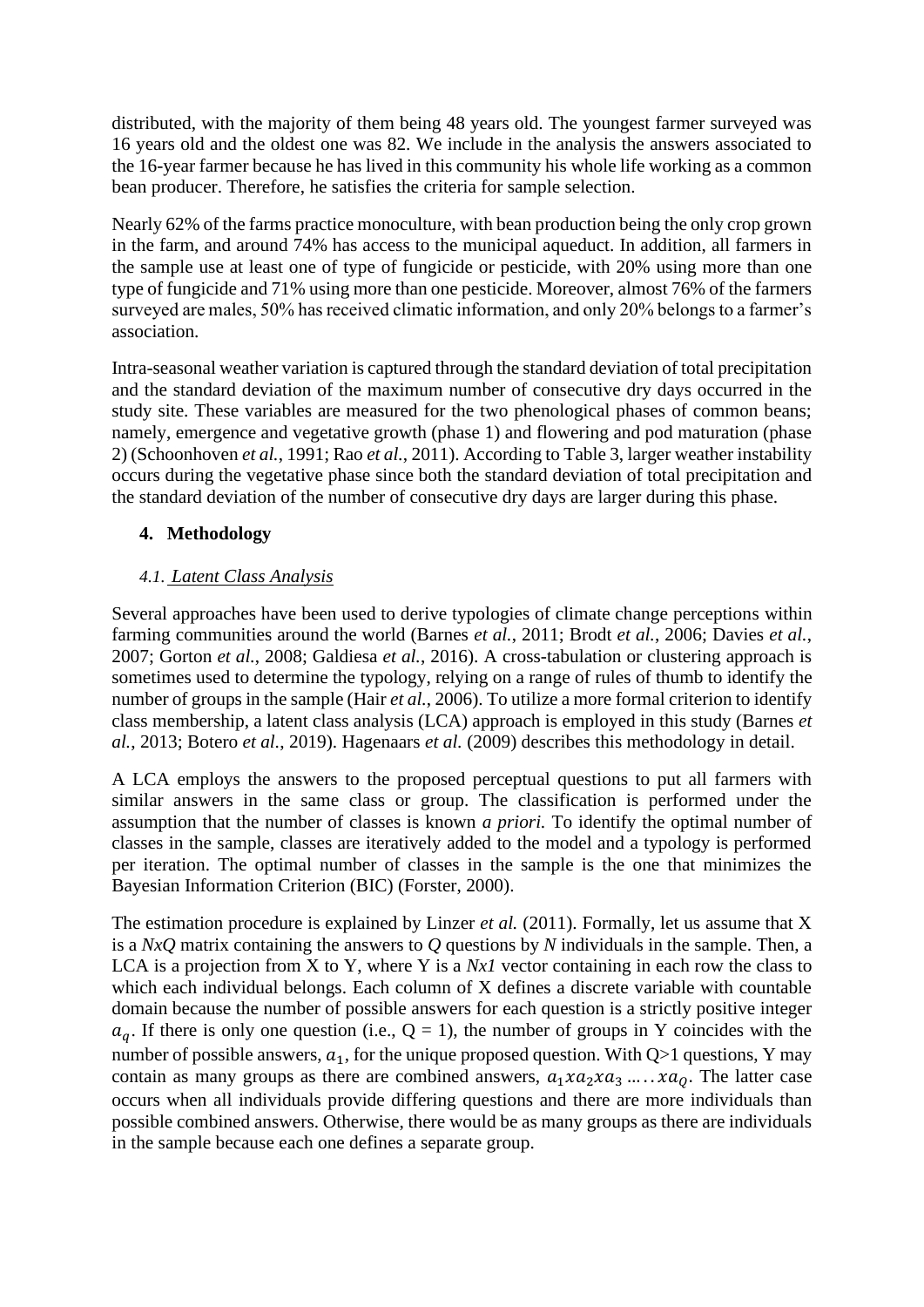We perform a separate LCA for the questions associated to awareness of, experience with, and concern about climate change of Table A.1. Consequently, three Y's are obtained. The Y associated to awareness potentially has  $8$  (=2\*4) groups<sup>5</sup>, the one associated to experience<sup>6</sup> 1024 groups, and the one associated to concern 20 groups. These vectors can be used as dependent variables to investigate the drivers behind each typology.

### *4.2.Multinomial Logistic Regression Model*

Each Y defines a discrete variable with countable domain. Then, a multinomial logistic regression model can be used to identify the drivers behind class membership in each  $Y$ <sup>7</sup>. A multinomial logistic regression model estimates the following probabilities using a maximum likelihood estimation method:

$$
P(Y_s = i) = \frac{e^{X\beta^{(i)}}}{\sum_{j=1}^{a_s} e^{X\beta^{(j)}}}
$$
 (1)

Where  $a_s \in \{a_{awareness}, a_{experience}, a_{concern}\}$  is the total number of categories in each vector  $Y_s \in \{Y_{awareness}, Y_{experience}, Y_{concern}\}$ , and  $\beta^{(i)}$  is a 17x1 vector of coefficients associated to the 17 regressors introduced in Table 3. It is worth noticing that equation (1) represents a set of  $a_s$  equations for the  $\{\beta^{(1)}, \beta^{(2)}, \dots, \beta^{(a_s)}\}$  variables. Greene (2003, 720-763) explains in detail this model and its estimation method. As the units of the estimated coefficients do not have a straightforward interpretation, it is customary to report the relative-risk ratios (RRR) instead. These ratios are computed taking one class of each  $Y_s$  as the base and expressing the estimated coefficients of the other classes in terms of that base. Hence, the RRR of the regressor  $x_r$  indicates if a marginal change in  $x_r$  increases or decreases more the average probability of belonging to the comparison class than to the base one.

#### **5. Results**

#### *5.1.Typology*

Table 4 presents the sequence of BIC for the LCA and Table 5 the number of classes found for each sub-set of perceptual questions. Table 5 also shows the distribution of answers per class, expressed as a percentage of the total farmers in each class. Two classes arise from the questions associated to awareness, four classes from the questions associated to experience, and four classes from the questions associated to concern about climate change. The two classes associated to awareness represents 92.9% and 7.1% of the sample respectively; the four classes associated to experience represents 12.4%, 7.1%, 39.2% and 41.3% of the sample respectively; and, finally, the four classes associated to concern represents 7.6%, 13.4%, 60.6% and 18.4% of the sample respectively. Their characteristics are outlined below.

#### *Awareness*

**Class 1 (92.9%):** Farmers in this group consider that the weather has changed a lot in the last 7 years. Hence, climate change for this group is a new reality that is becoming more evident in recent years.

**Class 2 (7.1%):** This group contains three types of farmers. One type has never noticed a change in the weather in their lifetime. Another type considers that the weather has always been changing during their lifetime, without an evident worsening in the recent past. A final type considers that the weather has always been changing during their lifetime, with an evident worsening in the recent past. Their common characteristic is that they all have noticed the same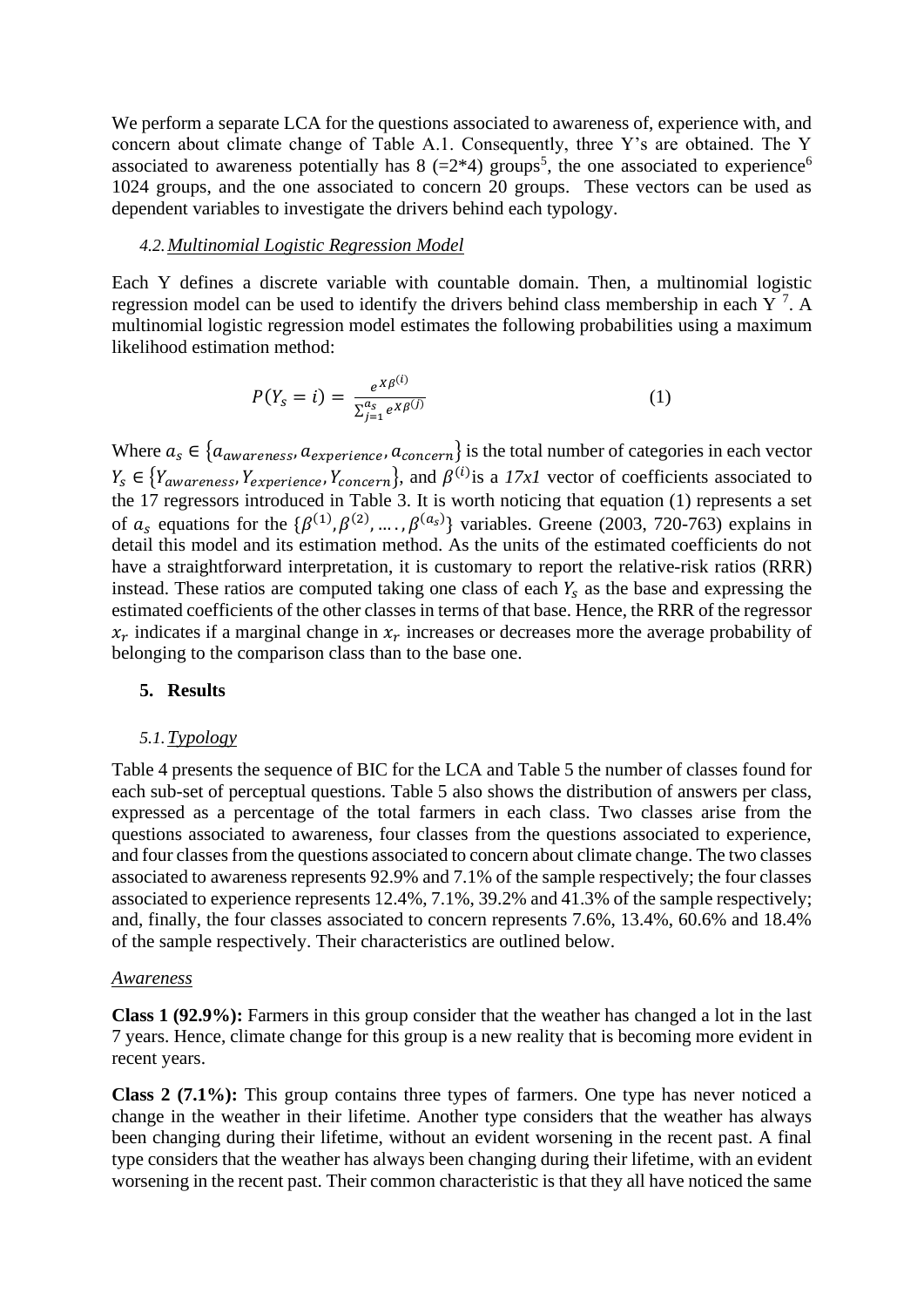weather throughout their lifetime, be it one that has never changed or one that is always changing.

# *Experience*

**Class 1 (12.4%):** This group is composed of farmers who have been mainly affected by droughts, hailstorms, and heatwaves during their lifetime. They have also been affected by storms, but not frosts. Some have also been affected by cold waves. This class contains almost all farmers who were affected by floods and heavy rains.

**Class 2 (7.1%):** The main characteristic of this group is that these farmers were only affected by extreme temperatures and droughts in the last 7 years.

**Class 3 (39.2%):** These farmers have been affected by droughts, heatwaves and unpredictable seasons during their lifetime, and by extreme temperatures in the last 7 years.

**Class 4 (41.3%):** This group contains farmers that have been affected only by droughts during their lifetime.

# *Concern*

**Class 1 (7.6%):** This group is mainly composed of farmers who do not know if future weather will change or if they will be economically affected if it does. A small proportion of these farmers consider that future weather will not change, but if it does, they will be highly impacted economically.

**Class 2 (13.4%):** This group contains all farmers who consider that it is very likely that future weather will change and, when it happens, they will have an intermediate economic impact.

**Class 3 (60.6%):** In this group, all farmers consider that it is very likely that future weather will change and, when it happens, they will be highly impacted.

**Class 4 (18.4%):** Farmers in this group consider that it is slightly likely that future weather will change, and if it does, they will have a low to an intermediate economic impact.

## *5.2.Drivers of Class Membership*

The regression results are presented in Tables 6. RRRs above 1 indicate that a marginal increase in the associated regressors lead to a larger increase in the probability of belonging to the comparison class than to the base class.  $R^2$  values and LR tests indicate that the selected regressors explain more than 17.66% of the variance of the typologies computed, which implies that these regressors are jointly statistically significant to explain the variability of these typologies. Elevation is an important driver behind experience with and concern about climate change, but it is irrelevant for explaining awareness. In addition, farms located at higher elevations are more likely to experience unpredictable seasons and extreme temperatures than only experiencing droughts. Consequently, farmers located at higher elevations tend to be less concerned about the occurrence of future climate change and its potential economic impacts.

Distance is another important determinant of experience with and concern about climate change but does not help explain awareness. Farms located further away from their urban centres tend to be affected only by droughts, which makes them be concerned about climate change and its future economic impacts. Receiving climatic information does not affect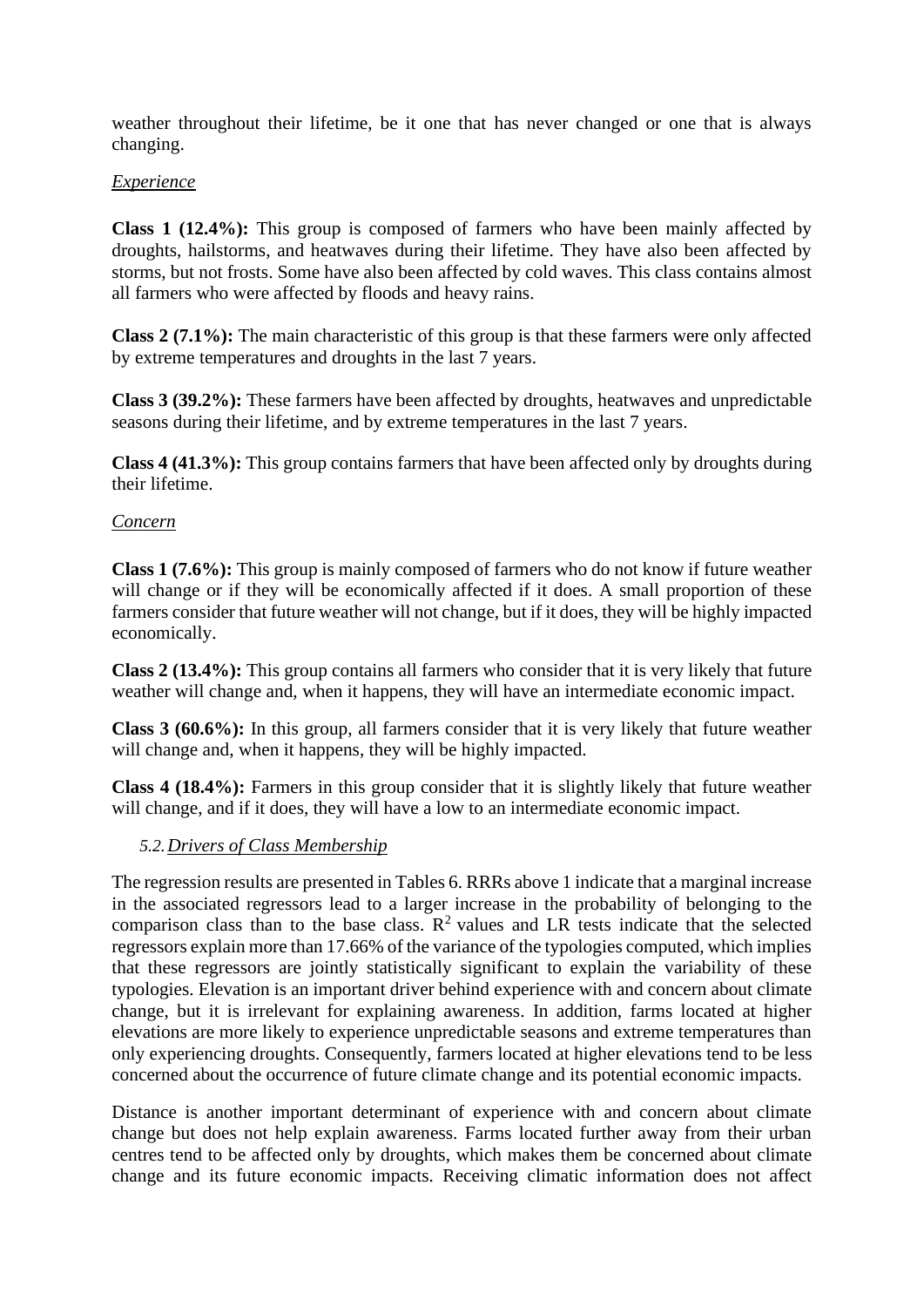awareness of climate change. However, farmers who receive climatic information tend to be affected only by droughts and be more concerned about the future occurrence of climate change.

Belonging to a farmers' association does not drive farmers' awareness of climate change. Farmers who belong to an association tend to be more affected by extreme temperatures, unpredictable seasons, storms, hailstorms, and cold waves. They also tend to be less certain about the future occurrence of climate change and are not the most concerned about its future economic consequences. Having access to water from the municipal aqueduct does not affect awareness of or concern about climate change. In addition, farmers who have access to this water source tend to be affected by several climatic events, and not only by droughts. This result may be explained by the fact that farms that have access to the municipal aqueduct tend to be closer to their urban centres, which are not only affected by droughts.

Awareness of climate change is mainly explained by farmers' education level and the standard deviation of the number of consecutive dry days during the beans' flowering phase. In other words, farmers that are more educated tend to have perceived a severe change in the weather in recent periods. In addition, farmers who have perceived a severe change in the weather in recent periods have also had a larger variability in the number of consecutive dry days in their farms.

# *5.3.Discussion*

The analysis shows that most Colombian common bean producers located in regions expected to be highly impacted by climate change are generally aware of the climatic event and concerned about its future economic consequences. This contrasts with the findings of studies carried out in temperate regions, where farmers tend to be less aware of the occurrence of climate change (Barnes *et al.*, 2012; Barnes *et al.*, 2013; Arbuckle *et al.*, 2013), but echoes the findings of studies carried out in tropical regions of Africa and Asia, where a larger proportion of farmers are aware of climate change (Gbetibouo, 2009; Tesfahunegn *et al.*, 2016; Soubry *et al.*, 2020).

Evidence from other parts of Latin America shows that distance is negatively correlated with climate change perceptions (Shinbrot *et al.*, 2019). In contrast, the results of this paper show that climate change perceptions among Santander common bean producers are positively correlated with the distance of farms to their urban centres. Farms located farther away from these urban centres tend to be more affected by droughts or heavy rains since they are usually located either at lower or higher elevations than their urban centres. This implies that these farmers tend to be more concerned about future climate change and its economic consequences. As a result, farm distance can be used as a factor to define marketing strategies for the newly developed varieties.

This paper shows that elevation is an important determinant of climate change perceptions among Santander common bean breeders. In our sample, farms located at lower elevations tend to be mainly affected by droughts, whereas farms located at higher elevations by extreme temperatures and unpredictable seasons. Consequently, farmers living at lower elevations tend to be more concerned about climate change than farmers living at higher elevations. This implies that local public agencies, extension service providers and seed suppliers may focus their engagement strategies on farmers living at lower elevations since they seem to be more receptive to uptake drought-resistant bean varieties.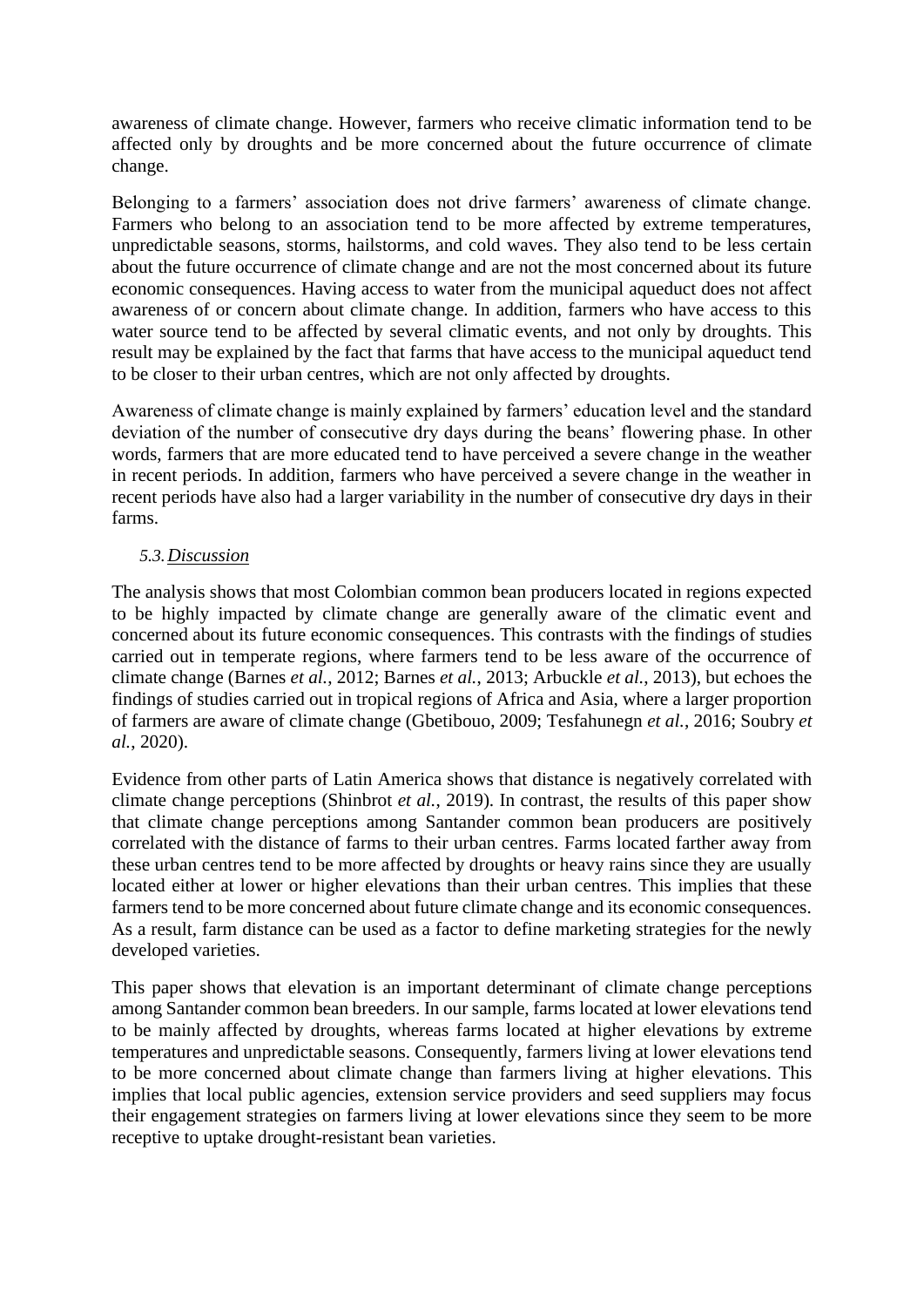Access to climatic information has been identified as an important driver of perception among farming communities around the world (Safi *et al.*, 2012; Haden *et al.*, 2012; Arbuckle *et al.*, 2013, Barnes *et al.*, 2013; Niles *et al.*, 2015; Mugi-Ngenga *et al.*, 2016; Zamasiya *et al.*, 2017). Santander farmers affected by droughts tend to search for climatic information to make planting decisions. Therefore, Santander farmers who receive climatic information are expected to be more receptive to use drought-resistant beans. Local public agencies, extension service providers and seed suppliers may initially reach out to communities that seek climatic information to introduce its new varieties of beans in the market.

Finally, international evidence shows that farmers who belong to farmers' associations tend to be more aware of climate change (Barnes *et al*., 2012; Barnes *et al.*, 2013; Arbuckle *et al.*, 2017). In contrast, Santander farmers who belong to farmers' associations tend to be less affected by droughts, making them less aware of and concerned about the effects of climate change on bean production. Therefore, focusing on farmers who belong to farmers' associations will not secure a maximum uptake of drought-resistant varieties since they do not seem to be particularly affected by this phenomenon, which may reduce their interest in switching from traditional seeds to the new ones.

# **6. Conclusions**

Colombian bean production is expected to be affected by climate change if adaptation measures are not undertaken. Farmers' uptake of technologies for climate change adaptation depends on their climate change perceptions. Our results show that there is a general awareness of climate change among Santander common bean breeders. The vast of majority of these farmers have been affected by droughts and a smaller proportion by unpredictable seasons and extreme temperatures. In addition, a large proportion is certain that future climate change will occur, expecting a moderate to high impact on their economic livelihood. There exists a smaller proportion who consider that future climate change is unlikely to occur and are unconcerned by its occurrence, if it does.

Several drivers of climate change perceptions are identified through a multinomial logistic regression model. This study shows that elevation is an important driver behind climate change perceptions in Santander —an archetypal farming community on the Andean mountains in Colombia— since it determines the type of climatic events experienced by these farmers: Low elevations experience more droughts while high elevations unpredictable seasons and extreme temperatures. Then, farmers located at low elevations are also more concerned about future climate change, expecting to be highly impacted economically when it happens. Distance is another important driver of climate change perceptions within this farming community. Farmers located farther away from their urban centres are more concerned about climate change because they tend to be more affected by droughts and extreme temperatures and variable seasons. Finally, climatic information dissemination is another important determinant of climate change perceptions. Farmers who look for climatic information to make planting decisions tend to be more affected by droughts and be more concerned about the occurrence of future climate change.

Policy interventions can exploit these drivers to increase uptake of climate change adaptation technologies. Strategies can be designed based on the type of climatic event experienced by farmers. They can also use individualized communication strategies, where resources can be focused on those farmers who tend not to look for information to make production decisions, and have farms located at high elevations and close to their urban centres since these farmers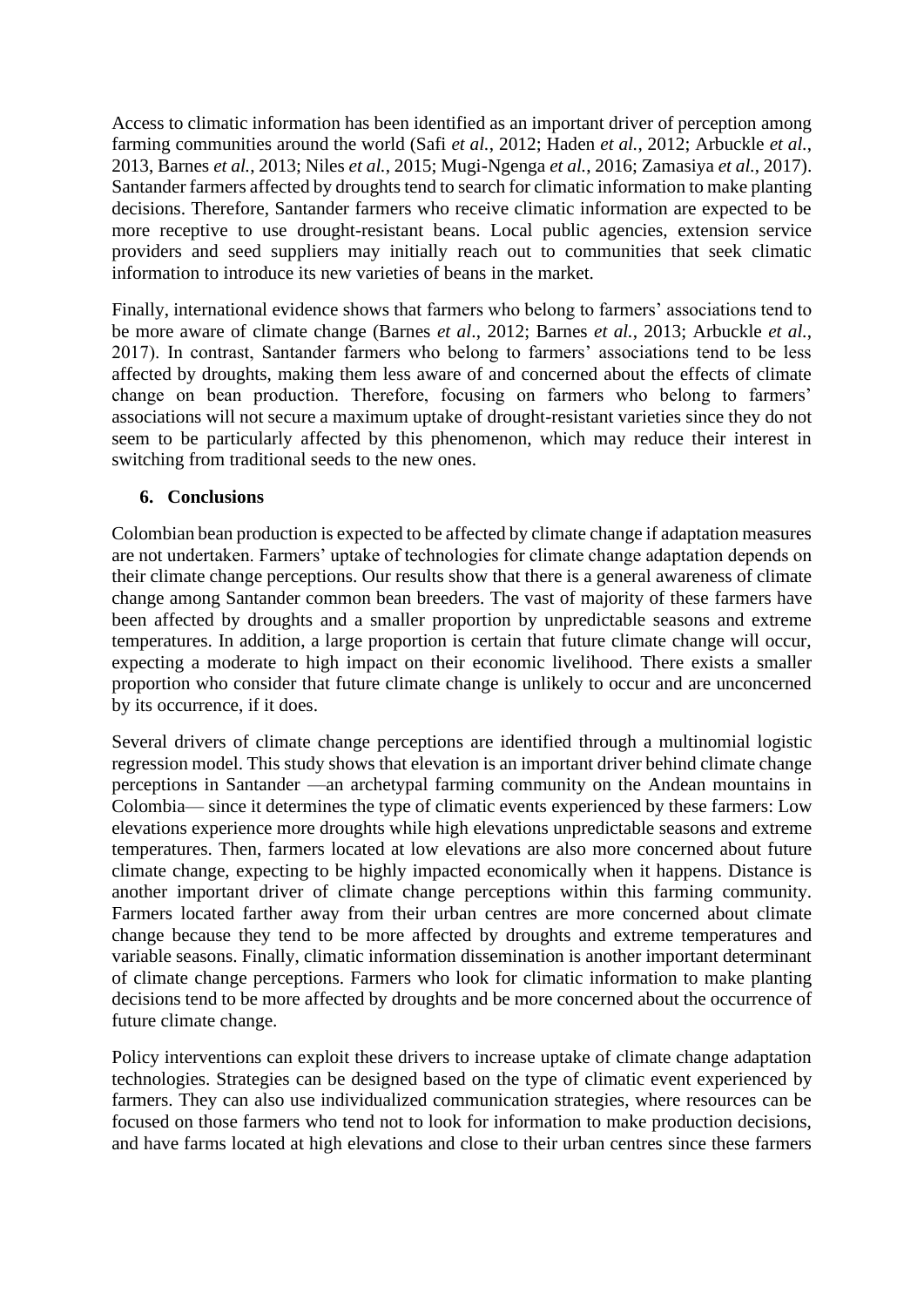tend to have a low climate change perception within this farming community. In that way, public interventions can become more cost-effective in accomplishing its proposed outcomes.

# **7. References**

- Acevedo, A., and Martinez, J. (Eds) (2016). La Agricultura Familiar en Colombia: Estudios de caso desde la multifuncionalidad y su aporte a la paz. Bogotá: Fondo Editorial Ediciones Universidad Cooperativa de Colombia, Corporación Universitaria Minuto de Dios, Agrosolidaria.
- Ajzen, I. (1991). The Theory of Planned Behavior. Organizational Behavior and Human Decision Processes, 50 (2), p. 179-211.
- Altschuler, B., and Brownlee, M. (2015). Perceptions of Climate Change on the Island of Providencia. Local Environment, The International Journal of Justice and Sustainability, 21 (5), p. 1-21.
- Arbuckle, J. G., Morton, L. W., and Hobbs, J. (2013). Farmer Beliefs and Concerns about Climate Change and Attitudes toward Adaptation and Mitigation: Evidence from Iowa. Climatic Change, 118, p. 551- 563.
- Arbuckle, J. G., Morton, L. W., and Hobbs, J. (2015). Understanding Farmer Perspectives on Climate Change Adaptation and Mitigation: The roles of trust in sources of climate information, climate change beliefs, and perceived risk. Environment and Behavior, 47(2), p. 205-234.
- Arbuckle, J. G., Morton, L. W., and Hobbs, J. (2017). Climate Change Typologies and Audience Segmentation among Corn Belt Farmers. Journal of Soil and Water Conservation, 72(3), p. 205-214.
- Asfaw, A., Almekinders, C. J. M., Struik, P. C., and Blair, M. W. (2013). Farmers' Common Bean Variety and Seed Management in the Face of Drought and Climate Instability in Southern Ethiopia. Academic Journals, 8 (22), p. 1022-1037.
- Barnes, A.; Willock, J.; Hall, C.; and Toma, L. (2009). Farmer Perspectives and Practices Regarding Water Pollution Control Programmes in Scotland. Agriculture Water Management, 96 (12), p. 1715–1722.
- Barnes, A., Willock, J., Toma, L., and Hall, C. (2011). Utilising a Farmer Typology to Understand Farmer Behaviour towards Water Quality Management: Nitrate vulnerable zones in Scotland. Journal of Environmental Planning and Management, 54(4), p. 477-482.
- Barnes, A., and Toma, L. (2012). A Typology of Dairy Farmer Perceptions Towards Climate Change. Climatic Change, 112, p. 507-522.
- Barnes, A., Islam, M., and Toma, L. (2013). Heterogeneity in Climate Change Risk Perception Amongst Dairy Farmers: A latent class clustering analysis. Applied Geography, 41, p. 105- 115.
- Barrucand, M., Giraldo, C., and Canziani, P. (2017). Climate Change and its Impacts: Perception and adaptation in rural areas of Manizales, Colombia. Climate and Development, 9 (5), p. 415-427.
- Blackstock, K., Ingram, J., Burton, R., Brown, K., and Slee, B. (2010). Understanding and Influencing Behaviour Change by Farmers to Improve Water Quality. Science of the Total Environment, 408 (23), p. 5631-5638.
- Blair, M (2003). Mejoramiento de la Nutrición Humana en Comunidades Pobres de América Latina Utilizando Maíz (QPM) y Fríjol Común Biofortificado Con Micronutrientes. CIAT, Research Project.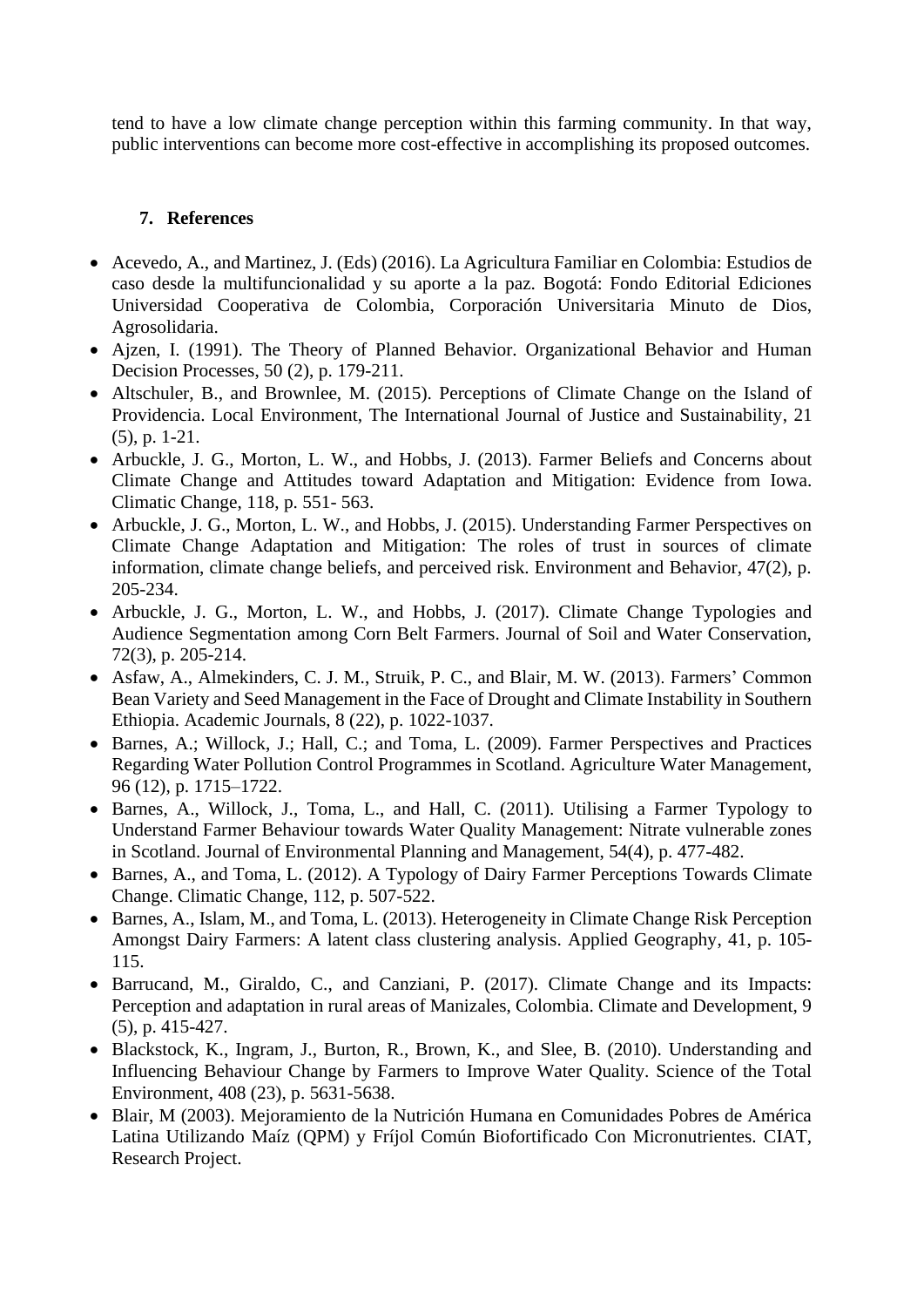- Botero, H., Barnes, A., Perez, L., Rios, D., and Ramirez-Villegas, J. (2019). Classifying Climate Risk Perception: A latent class analysis of Colombian bean farmers. 168th EAAE Seminar "Behavioural Perspectives in Agricultural Economics and Management". Swedish University of Agricultural Sciences, 6 – 7 February, Uppsala, Sweden.
- Brodt, S., Klonsky, K., and Tourte, L. (2006). Farmer Goals and Management Styles: Implications for advancing biologically based agriculture. Agricultural Systems, 89, p. 90-105.
- Bryan, E., Ringler, C., Okoba, B., Roncoli, C., Silvestri, S., and Herrero, M. (2013). Adapting Agriculture to Climate Change in Kenya: Household strategies and determinants. Journal of Environmental Management, 114, p. 26-35.
- Buhr, B., Donovan, C., Kling, G., Lo, Y., Murinde, V., Pullin, N., and Volz, U. (2018). Climate change and the costs of capital in developing countries: Assessing the impact of climate risks on sovereign borrowing costs. London: Centre for Climate Finance & Investment, Imperial College Business School, and SOAS, University of London.
- Capstick, S., Whitmarsh, L., Poortinga, W., Pidgeon, N., and Upham, P. (2015). International Trends in Public Perceptions of Climate Change over the Past Quarter Century. WIREs Climate Change, 6, p. 35-61.
- Chen, X. (2011). Why Do People Misunderstand Climate Change? Heuristics, mental models and ontological assumptions. Climatic Change, 108, p. 31-46.
- CIAT (2008). Bean Improvement for the Tropics. Annual Report I-P1. CIAT, Cali, Colombia.
- CIAT (2016). Leveraging Legumes to Combat Poverty, Hunger, Malnutrition and Environmental Degradation. Research Program on Grain Legumes, Annual Report, Cali, Colombia.
- Clements, R., Haggar, J., Quezada, A., and Torres, J. (2011). Technologies for Climate Change Adaptation: Agricultural sector. TNA Guidebook Series, UNEP, New Delhi, India.
- Collins, H. (2004). Interactional Expertise as a Third Kind of Knowledge. Phenomenology and the Cognitive Sciences, 3, p. 125–143.
- DANE (2014). 3er Censo Nacional Agropecuario, Tomo 2: Resultados. Bogotá, Colombia.
- Davies, B., and Hodge, I. (2007). Exploring Environmental Perspectives in Arable Agriculture: A Q methodology study in East Anglia, UK. Ecological Economics, 61, p. 323–333.
- Dunlap, R. E. (1998). Lay Perceptions of Global Risk: Public views of global warming in crossnational context. International Sociology, 13 (4), p. 473-498.
- Eitzinger, A., Läderach, P., Bunn, C., Quiroga, A., Benedikter, A., Pantoja, A., Gordon, J., and Bruni, M. (2014). Implications of a changing climate on food security and smallholder's livelihoods in Bogotá, Colombia. Mitigation and Adaptation Strategies for Global Change, 19, p. 161-176.
- Eitzinger, A., Binder, C., and Meyer, M. (2018). Risk Perception and Decision-Making: Do farmers consider risks from climate change? Climatic Change, 151, p. 507-524.
- Elum, Z., Modise, D. M., and Marr, A. (2017). Farmer's Perception of Climate Change and Responsive Strategies in Three Selected Provinces of South Africa. Climate Risk Management, 16, p. 246-257.
- Feola, G., and Binder, C. (2010). Towards an improved understanding of farmers' behaviour: The integrative agent-centred (IAC) framework. Ecological Economics, 69(12), p. 2323-2333.
- Feola, G., Agudelo, L., and Paz, B. (2014). Colombian Agriculture under Multiple Exposures: A review and research agenda. Climate and Development, p. 1-16.
- Forster, M. R. (2000). Key Concepts in Model Selection: Performance and generalizability. Journal of Mathematical Psychology, 44, p. 205-231.
- Galvis, A., Jaramillo, M. F., Van der Steen, P., and Gijzen, H. J. (2018). Financial Aspects of Reclaimed Wastewater Irrigation in Three Sugarcane Production Areas in the Upper Cauca River Basin, Colombia. Agricultural Water Management, 209, p. 102-110.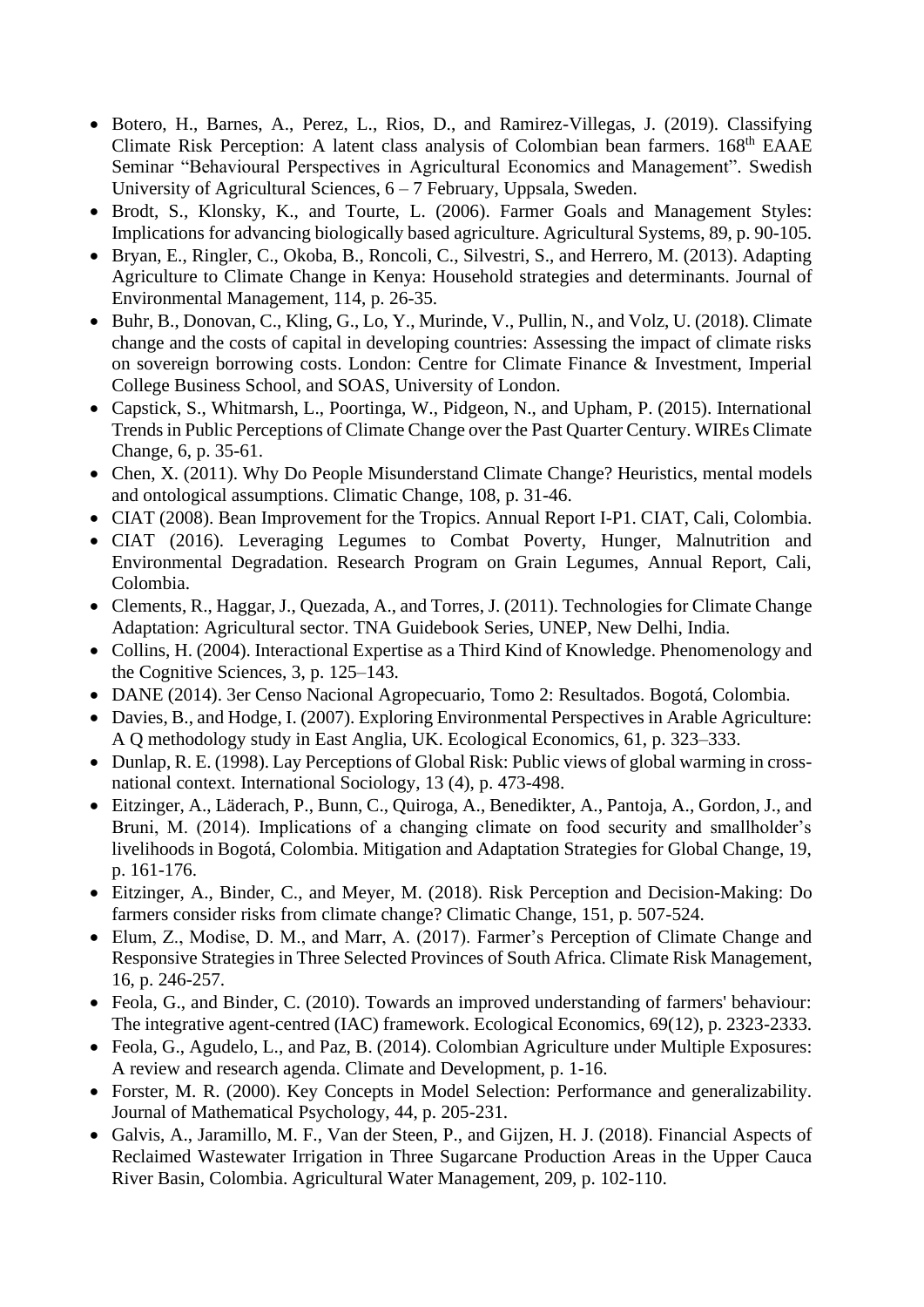- Gbetibouo, G. (2009). Understanding Farmers' Perceptions and Adaptations to Climate Change and Variability: The case of the Limpopo Basin, South Africa, IFPRI. Discussion Paper. Washington, DC: International Food Policy Research Institute.
- Greene, W. (2003). Econometric Analysis, Fifth Edition, Prentice Hall, New York.
- Güiza-Villa, N., Gay-García, C., and Ospina-Noreña, J. E. (2020). Effects of Climate Change on Water Resources, Indices, and Related Activities in Colombia. IN: Chandrasekaran, P. T., Javaid, M. S., and, Sadiq, A (Eds). Resources of Water. InTechOpen, London, U.K.
- Gwimbi, P. (2009). Cotton Farmers' Vulnerability to Climate Change in Gokwe District (Zimbabwe): Impact and influencing factors. Journal of Disaster Risk Studies, 2, p. 81–92.
- Haden, V. R., Niles, M. T., Lubell, M., Perlman, J., and Jackson, L. E. (2012). Global and Local Concerns: What Attitudes and Beliefs Motivate Farmers to Mitigate and Adapt to Climate Change? PLOS ONE, 7(12), p. 1-7.
- Hagenaars, J., and McCutcheon, A. (2009). Applied Latent Class Analysis. New York: Cambridge University Press.
- Hershey, C., and Neate, P. (2013). Eco-efficiency: From vision to reality. CIAT Publication No. 381, p. 265.
- Ibañez, A. M. and Muñoz-Mora, J. C. (2011). Atlas de la Propiedad Rural en Colombia. CEDE, Bogotá, Colombia.
- IPCC (2014). Climate Change 2014: Impacts, Adaptation, and Vulnerability. Part B: Regional Aspects. Contribution of Working Group II to the Fifth Assessment Report of the Intergovernmental Panel on Climate Change. Cambridge University Press, Cambridge**.**
- IPCC (2018). Summary for Policymakers. In: Masson-Delmotte, V., Zhai, P., Pörtner, H.O., Roberts, D., Skea, J., Shukla, P.R., Pirani, A., Moufouma-Okia, W., Péan, C., Pidcock, R., Connors, S., Matthews, J.B.R., Chen, Y., Zhou, X., Gomis, M.I., Lonnoy, E., Maycock, T., Tignor, M., Waterfield, T. (Eds.), Global Warming of 1.5°C. An IPCC Special Report on the Impacts of Global Warming of 1.5°C above Pre-industrial Levels and Related Global Greenhouse Gas Emission Pathways, in the Context of Strengthening the Global Response to the Threat of Climate Change. World Meteorological Organization, Geneva, Switzerland.
- IMF (2017). Seeking sustainable growth: Short-term recovery, long-term challenges. Washington, DC, October.
- Liberman, N., and Trope, Y. (2008). The Psychology of Transcending the Here and Now. Science, 322, p. 1201–1205.
- Linzer, D., and Lewis, J. (2011). poLCA: An R package for polytomous variable latent class analysis. Journal of Statistical Software, 42 (10), p. 1-27.
- Louviere, J. J., Hensher, D. A., and Swait, J. D. (2000). Stated Choice Methods: Analysis and applications. Cambridge University Press.
- Maddison, D. (2007). The Perception of and Adaptation to Climate Change in Africa. World Bank Policy Research, Working Paper No. 4308.
- Mertz, O., Mbow, C., Reenberg, A., and Diouf, A. (2009). Farmers' Perceptions of Climate Change and Agricultural Adaptation Strategies in Rural Sahel. Environmental Management, 43, p. 804-816.
- Mitter, H., Larcher, M., Schönhart, M., Stöttinger, M., and Schmid, E. (2019). Exploring Farmers' Climate Change Perceptions and Adaptation Intentions: Empirical evidence from Austria. Environmental Management, 63, p. 804-821.
- Mugi-Ngenga, E. W., Mucheru-Muna, M. W., Mugwe, J. N., Ngetich, F. K., Mairura, F. S., and Mugendi, D. N. (2016). Journal of Rural Studies, 43, p. 49-60.
- Muñoz, M., Revelo, M., and Pachón, H. (2008). El Consumo y la Producción Familiar de Frijol, Maíz, Yuca, Batata y Arroz en un Municipio Rural en Colombia: Evaluación de la posibilidad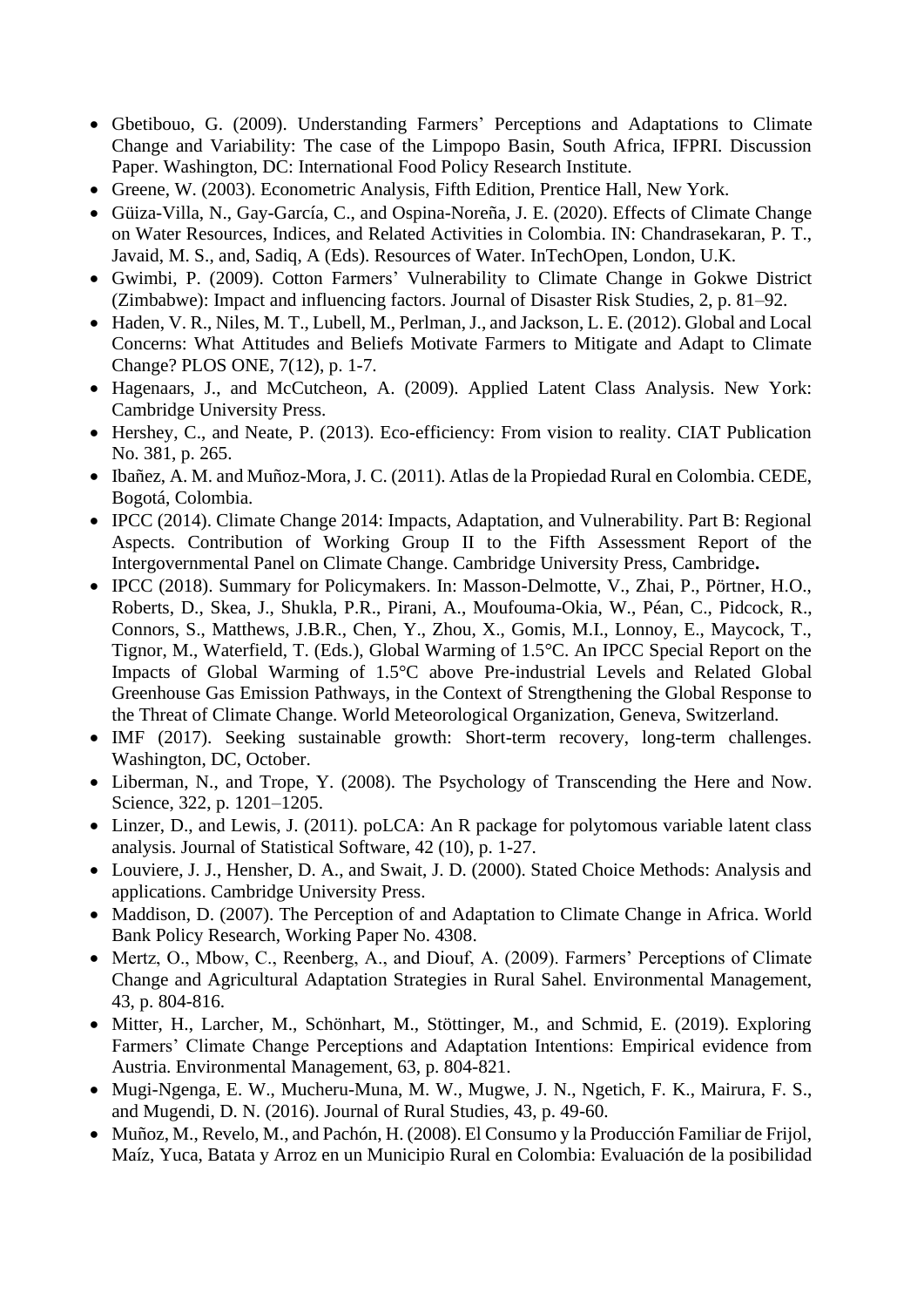de implementar la biofortificación de cultivos. Perspectivas en Nutrición Humana (Colombia), p. 11-21.

- Niles, M., Lubell, M., and Brown, M. (2015). How Limiting Factors Drive Agricultural Adaptation to Climate Change. Agriculture, Ecosystems, and Environment, 200, p. 178-185.
- O'Connor, E. (2007). Embodied Knowledge in Glassblowing: The experience of meaning and the struggle towards proficiency. The Sociological Review, 55, p. 126–141.
- Palomino, R., Cordoba, S., Gamiz, S., Castro, Y., and Esteban, M. (2015). Summer precipitation projections over north-western South America from CMIP5 models. Global and Planetary Change, 131, p. 11-23.
- Perez, L, Rios, D., Giraldo, D., Twyman, J., Blundo-Canto, G., Prager, S., and Ramirez-Villegas, J. (2019). Determinants of Vulnerability of Bean Growing Households to Climate Variability in Colombia. Climate and Development, Nov, p. 1-13.
- Perfetti, J., Balcazar, A., Hernandez, A., and Leibovich, J. (Eds.) (2013). Políticas para el Desarrollo de la Agricultura en Colombia. FEDESARROLLO-Sociedad de Agricultores de Colombia.
- Pinilla, M., Sanchez, J., Rueda, A, and Pinzon, C. (2012). Variabilidad Climática y Cambio Climático: Percepciones y procesos de adaptación espontánea entre campesinos del centro de Santander, Colombia. Working Paper. Convenio 46/3379, suscrito entre ISAGEN E.S.P. y FUNDACIÓN NATURA.
- Ramirez-Cabral, N. Y., Kumar, L., and Taylor, S. (2016). Crop Niche Modeling Projects Major Ships in Common Bean Growing Areas. Agricultural and Forest Meteorology, 218-219, p. 102- 113.
- Ramirez-Villegas, J., Salazar, M., Jarvis, A., and Navarro, C. (2012). A way forward on adaptation to climate change in Colombian agriculture: perspectives towards 2050. Climatic Change, 115, p. 611-628.
- Rao, K., Ndegwa, W., Kizito, K., and Oyoo, A. (2011). Climate Variability and Change: Farmer perceptions and understanding of intra-seasonal variability in rainfall and associated risk in semi-arid Kenya. Experimental Agriculture, 47 (2), p. 267-291.
- Rios, D., Perez, L., and Giraldo, D. (2017). CCAFS Informe Línea Base de Hogares Santander, Colombia. Proyecto: Agroclimas. Programa de Investigacion de CGIAR en Cambio Climático, Agricultura, y Seguridad Alimentaria. Cali, Colombia.
- Roco, L., Engler, A., Bravo-Ureta, B., and Jara-Rojas, R. (2014). Farm Level Adaptation Decisions to Face Climatic Change and Variability: Evidence from Central Chile. Environmental Science & Policy, 44, p. 86-96.
- Safi, A. S., Smith, W. J. Jr., and Liu, Z. (2012). Rural Nevada and Climate Change: Vulnerability, beliefs, and risk perception. Risk Analysis, 32(6), p. 1041-1059.
- Schoonhoven, A. V., and Voysest, O. (eds.) (1991). Common Beans: Research for crop improvement. CAB International, U.K.
- Scoones, I. (1998). Sustainable Rural Livelihoods: A framework for analysis. IDS Working Paper 72.
- Shinbrot, X. A., Jones, K. W., Rivera-Castañeda, A., López-Báez, W., and Ojima, D. S. (2019). Environmental Management, 63, p. 583-595.
- Smit, B., and Skinner, M. W. (2002). Adaptation Options in Agriculture to Climate Change: A typology. Mitigation and Adaptation Strategies for Global Change, 7, p. 85–114.
- Soubry, B., Sherren, K., and Thornton, T. F. (2020). Are We Taking Farmers Seriously? A Review of the Literature on Farmer Perceptions and Climate Change, 2007–2018. Journal of Rural Studies, 74, p. 210-222.
- Spence, A., Poortinga, W., and Pidgeon, N. (2012). The Psychological Distance of Climate Change. Risk Analysis, 32(6), p. 957-972.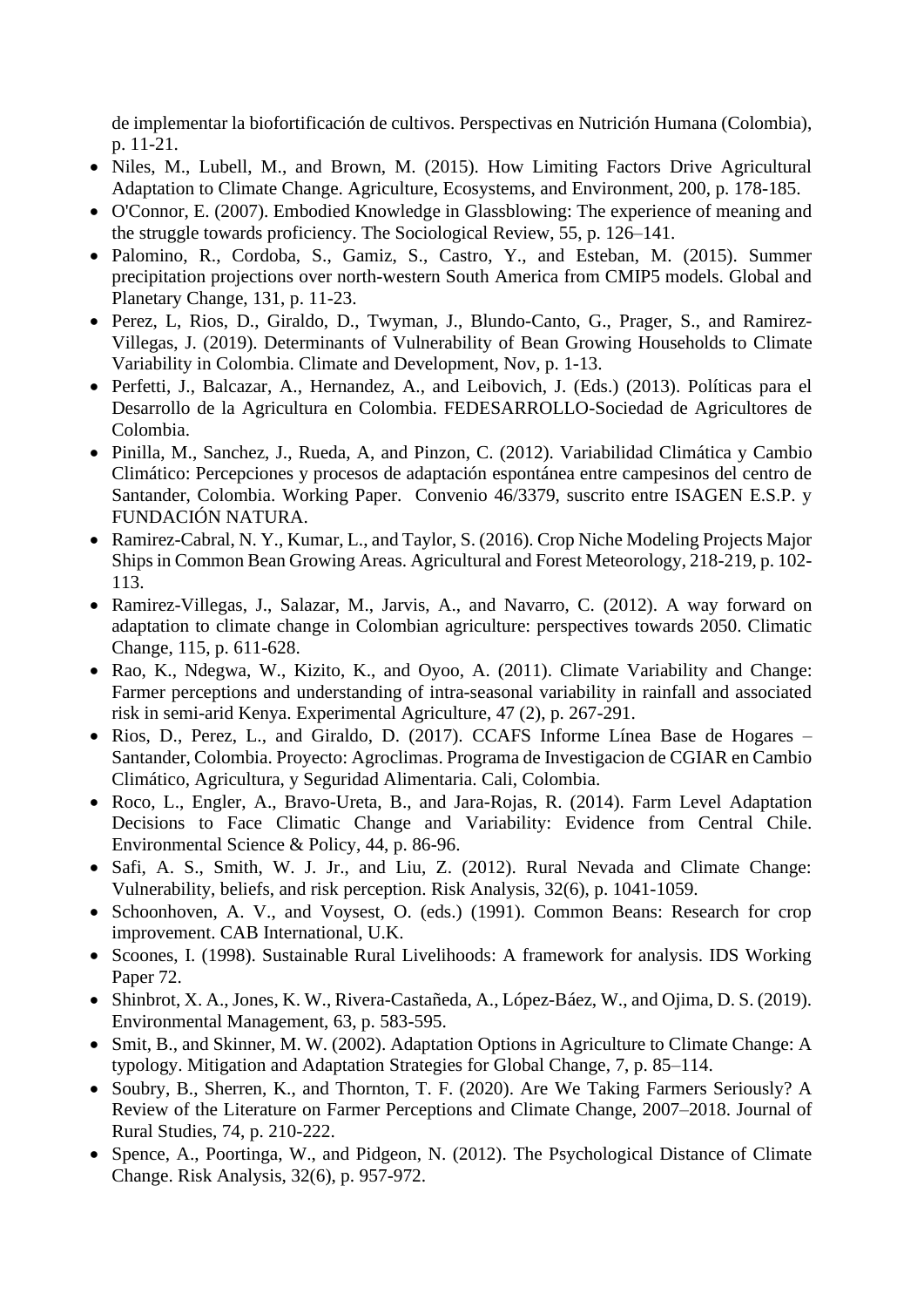- Tavakol, M., and Dennick, R. (2011). Making Sense of Cronbach's Alpha. International Journal of Medical Education, 2, p. 53-55.
- Tesfahunegn, G. B., Mekonen, K., and Tekle, A. (2016). Farmers' Perception on Causes, Indicators and Determinants of Climate Change in Northern Ethiopia: Implication for developing adaptation strategies. Applied Geography, 73, p. 1-12.
- Thomas, D. S. G., Twyman, C., Osbahr, H., and Hewitson, B. (2007). Adaptation to Climate Change and Variability: Farmer responses to intra-seasonal precipitation trends in South Africa. Climatic Change, 83, p. 301-322.
- Thornton, T. F., Salpeteur, M., Ruiz-Mallén, I., Byg, A., Lehvävirta, H., Fernández-Llamazares, A., and Pyhälä, A. (2016). Global Environmental Change Local Perceptions, Understandings, and Explanations. Ecology and Society, 21 (3), p. 1-30.
- Troyo-Diéguez, E., Cortés-Jiménez, J., Nieto-Garibay, A., Murillo-Amador, B., Valdéz-Cepeda, R., and García-Hernández, J. (2010). Ecology and Adaptation of Legumes Crops. In Yadav, S.; McNeil, D.; Redden, R.; and Patil, S. (Eds.). Climate Change and Management of Cool Season Grain Legume Crops, p. 23-34. London: Springer.
- Ulloa, A., Escobar, E., Donato, L., and Escobar, P. (Eds.) (2008). Mujeres indígenas: Perspectivas Latinoamericanas. Bogotá: UNAL-Fundación Natura de Colombia-UNODC.
- Wang, S., Leviston, Z., Hurlstone, M., Lawrence, C., and Walker, I. (2018). Emotions Predict Policy Support: Why it matters how people feel about climate change. Global Environmental Change, 50, p. 25-40.
- Zaid, S. M., Perisamy, E., Hussein, H., Myeda, N. E., and Zainon, N. (2018). Vertical Greenery System in Urban Tropical Climate and its Carbon Sequestration Potential: A review. Ecological Indicators, 91, p. 57-70.
- Zamasiya, B., Nyikahadzoi, K., Mukamuri, B. B. (2017). Journal of Environmental Management, 198, p. 233-239.
- Zuluaga, V., Labarta, R., and Läderach, P. (2015). Climate Change Adaptation: The Case of the coffee sector in Nicaragua. Agricultural & Applied Economics Association and Western Agricultural Economics Association Annual Meeting, San Francisco, CA, July 26-28.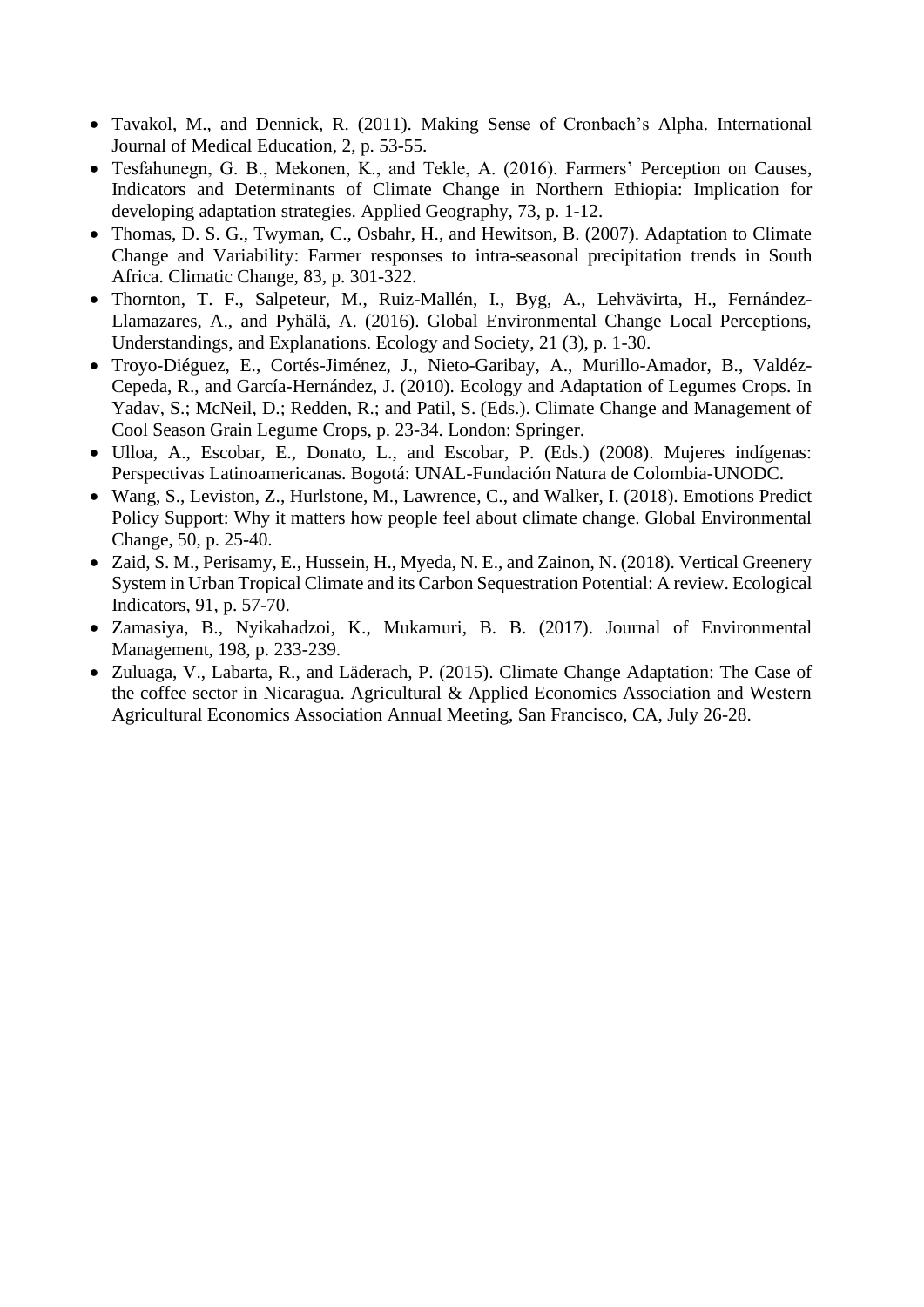# **A. Appendix**

# A.1. *Map of the Study Site*



Fig 1: Geographical Distribution of Farms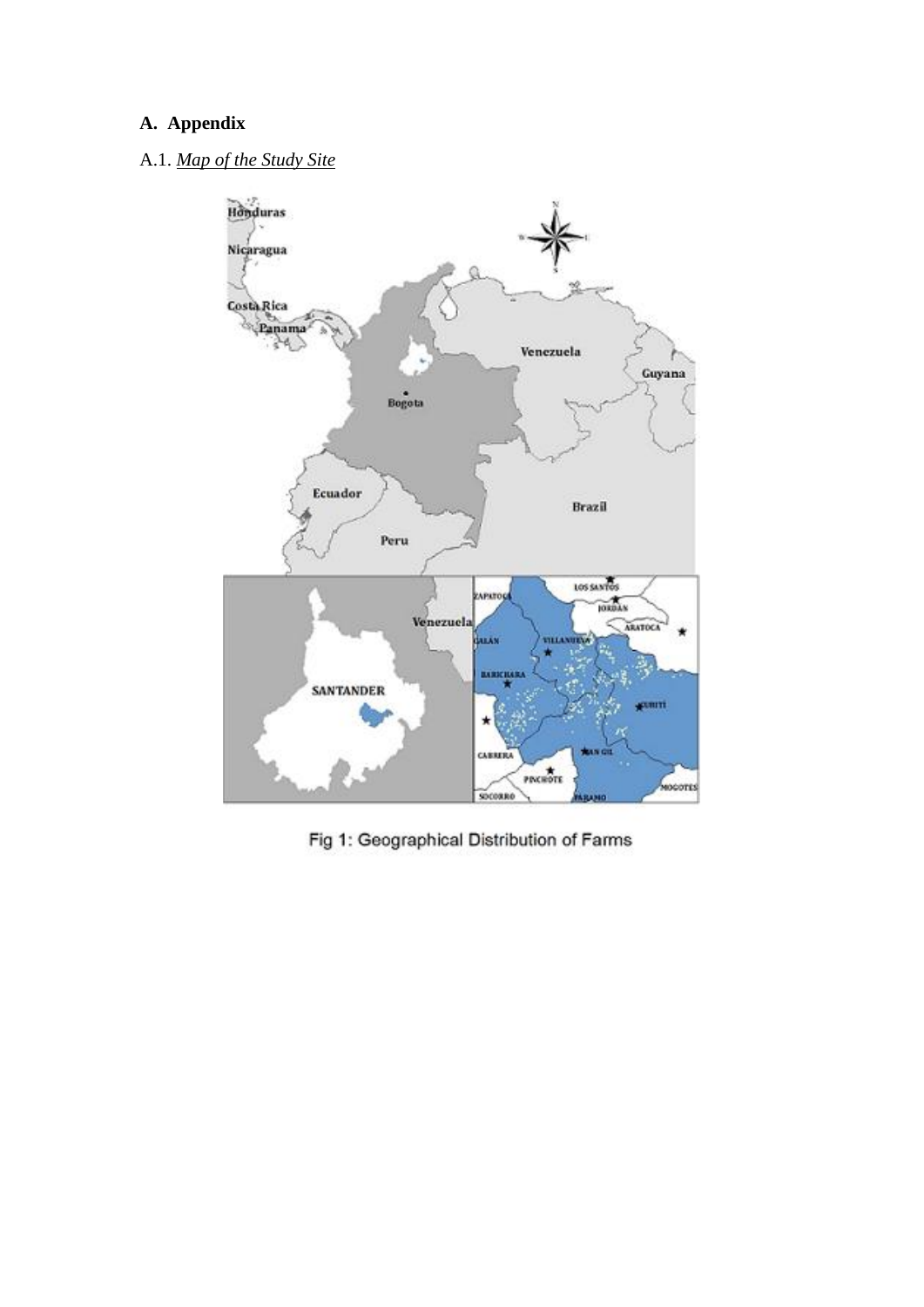# A.2. *Perceptual Questions*

|                                 | Table 1: Questions used in the study                                                                   |                                                                                                                                                                                                        |  |  |  |  |  |  |  |
|---------------------------------|--------------------------------------------------------------------------------------------------------|--------------------------------------------------------------------------------------------------------------------------------------------------------------------------------------------------------|--|--|--|--|--|--|--|
|                                 |                                                                                                        | Awareness of Climate Change                                                                                                                                                                            |  |  |  |  |  |  |  |
| Variable Name                   | Question                                                                                               | Answer Options <sup>a</sup>                                                                                                                                                                            |  |  |  |  |  |  |  |
| weather<br>changedyoung         | Do you believe today's weather has<br>changed in comparison to how it was<br>when you were a teenager? | $1 =$ if farmer considers that weather has changed (538); 0 =<br>otherwise (28).                                                                                                                       |  |  |  |  |  |  |  |
| weather<br>changed <sub>7</sub> | How much do you consider that the<br>weather has changed in the last 7<br>years?                       | $0 =$ it has not changed (8); 1 = it has changed a little (13); 2 =<br>it changed more or less (49); $3 =$ it changed a lot (496).                                                                     |  |  |  |  |  |  |  |
|                                 |                                                                                                        | Experience with Climate Change                                                                                                                                                                         |  |  |  |  |  |  |  |
| Variable Name                   | Question                                                                                               | Answer Options <sup>a</sup>                                                                                                                                                                            |  |  |  |  |  |  |  |
| droughts <sub>7</sub>           | Have you experienced droughts in the<br>last 7 years?                                                  | $1 =$ if farmer has experienced droughts in the last 7 years<br>$(516)$ ; 0 = otherwise (50).                                                                                                          |  |  |  |  |  |  |  |
| rains7                          | Have you experienced heavy rains in<br>the last 7 years?                                               | $1 =$ if farmer has experienced heavy rains in the last 7 years<br>$(38)$ ; 0 = otherwise $(528)$ .                                                                                                    |  |  |  |  |  |  |  |
| temperatures <sub>7</sub>       | Have you experienced extreme<br>temperatures in the last 7 years?                                      | $1 =$ if farmer has experienced extreme temperatures in the last<br>7 years (250); $0 =$ otherwise (316).                                                                                              |  |  |  |  |  |  |  |
| droughtsyoung                   | Have you experienced droughts since<br>you were a teenager?                                            | $1 =$ if farmer has experienced droughts since s/he was a<br>teenager (501); $0 =$ otherwise (65).                                                                                                     |  |  |  |  |  |  |  |
| stormsyoung                     | Have you experienced storms since you<br>were a teenager?                                              | $1 =$ if farmer has experienced storms since s/he was a teenager<br>$(125)$ ; 0 = otherwise $(441)$ .                                                                                                  |  |  |  |  |  |  |  |
| hailstormsyoung                 | Have you experienced hailstorms since<br>you were a teenager?                                          | $1 =$ if farmer has experienced hailstorms since s/he was a<br>teenager (111); $0 =$ otherwise (455).                                                                                                  |  |  |  |  |  |  |  |
| frostsyoung                     | Have you experienced frosts since you<br>were a teenager?                                              | $1 =$ if farmer has experienced frosts since s/he was a teenager<br>$(51)$ ; 0 = otherwise (515).                                                                                                      |  |  |  |  |  |  |  |
| coldwavesyoung                  | Have you experienced cold waves<br>since you were a teenager?                                          | $1 =$ if farmer has experienced cold waves since s/he was a<br>teenager (49); $0 =$ otherwise (517).                                                                                                   |  |  |  |  |  |  |  |
| heatwavesyoung                  | Have you experienced heat waves since<br>you were a teenager?                                          | $1 =$ if farmer has experienced heat waves since s/he was a<br>teenager (278); $0 =$ otherwise (288).                                                                                                  |  |  |  |  |  |  |  |
| unpredictable<br>seasonsyoung   | Have you experienced unpredictable<br>seasons since you were a teenager?                               | $1 =$ if farmer has experienced unpredictable seasons since s/he<br>was a teenager $(285)$ ; $0 =$ otherwise $(281)$ .                                                                                 |  |  |  |  |  |  |  |
|                                 |                                                                                                        | Concern about Future Climate Change                                                                                                                                                                    |  |  |  |  |  |  |  |
| Variable Name                   | Question                                                                                               | Answer Options <sup>a</sup>                                                                                                                                                                            |  |  |  |  |  |  |  |
| future weather                  | How likely is it to you that future<br>weather changes?                                                | $0 = s$ /he does not know (11); 1 = it will not (24); 2 = it is<br>slightly likely (104); $3 =$ it is very likely (427).                                                                               |  |  |  |  |  |  |  |
| future economy                  | the weather actually changes in the<br>future, how much economically<br>impacted will you be?          | $0 = s$ he does not (39); $1 = s$ he will not be impacted (19); $2 =$<br>s/he will have a low impact (47); $3 = s$ /he will have a medium<br>impact (118); $4 = s$ /he will have a large impact (343). |  |  |  |  |  |  |  |
|                                 | $a =$ distribution of answers is in parenthesis.                                                       |                                                                                                                                                                                                        |  |  |  |  |  |  |  |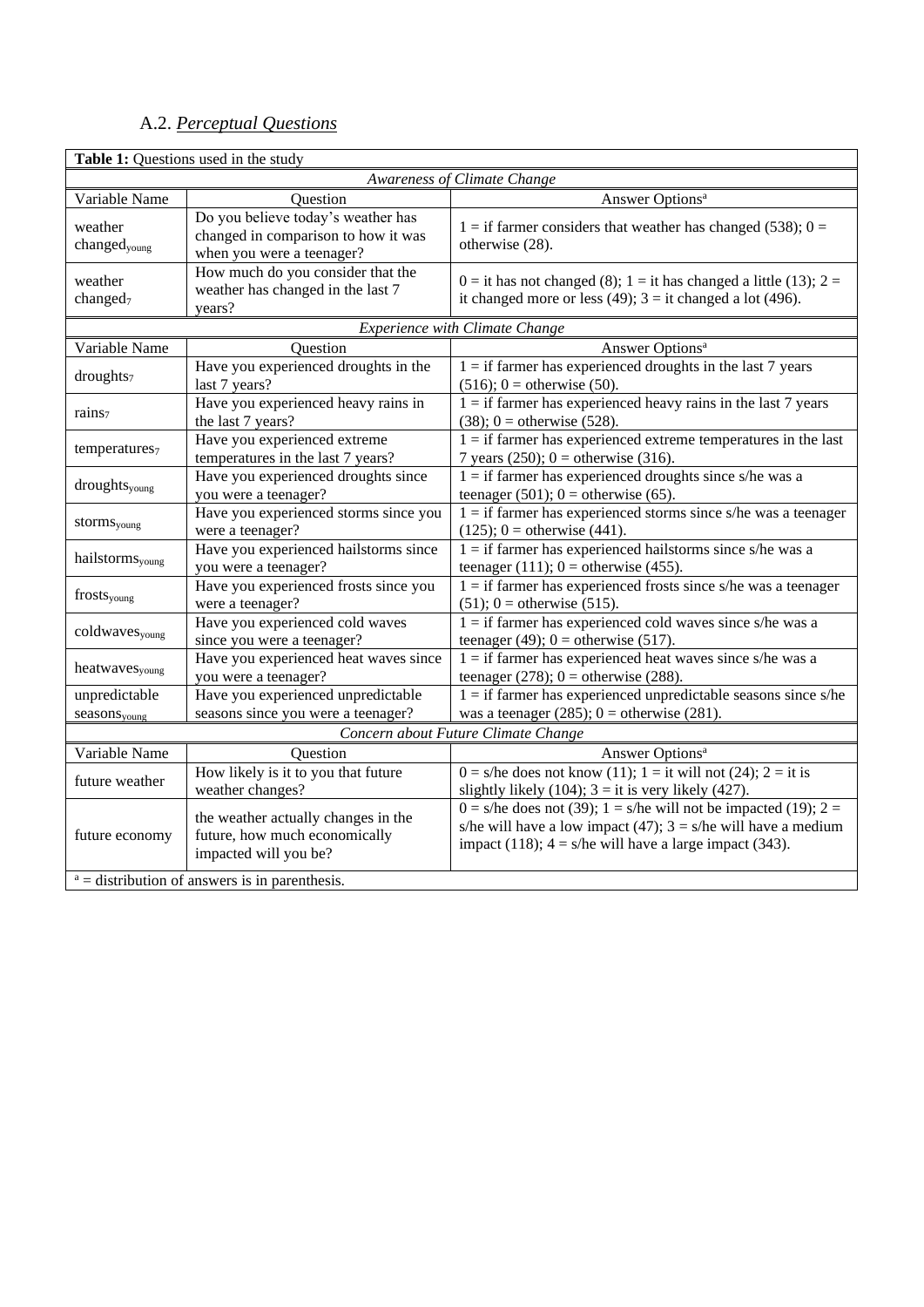# A.3. *Regressors Used and their Descriptive Statistics*

|                                                                                    | Table 2: Description of the explanatory variables of climate change perception used |  |  |  |  |  |  |  |  |
|------------------------------------------------------------------------------------|-------------------------------------------------------------------------------------|--|--|--|--|--|--|--|--|
| <b>Continuous Variables</b>                                                        |                                                                                     |  |  |  |  |  |  |  |  |
| <b>Variable</b>                                                                    | <b>Explanation</b>                                                                  |  |  |  |  |  |  |  |  |
| elevation                                                                          | Meters above the Sea Level at which farms are located.                              |  |  |  |  |  |  |  |  |
| distance                                                                           | Distance (in km) from the farm to municipality's "capital"                          |  |  |  |  |  |  |  |  |
| farm area                                                                          | Area of the farm expressed in hectares                                              |  |  |  |  |  |  |  |  |
| bean yield                                                                         | Kilograms of beans per hectare produced                                             |  |  |  |  |  |  |  |  |
| education<br>Number of years studied by the individual who responded to the survey |                                                                                     |  |  |  |  |  |  |  |  |
| age                                                                                | Age of the individual who responds to the survey                                    |  |  |  |  |  |  |  |  |
|                                                                                    | Standard deviation of the number of millimetres of rainfall in the                  |  |  |  |  |  |  |  |  |
| totalprecsd1                                                                       | phenological phase 1 (Apr-Jun)                                                      |  |  |  |  |  |  |  |  |
| totalprecsd2                                                                       | Standard deviation of the number of millimetres of rainfall in the                  |  |  |  |  |  |  |  |  |
|                                                                                    | phenological phase 2 (Jun-Aug)                                                      |  |  |  |  |  |  |  |  |
| dryconsecdayssd1                                                                   | Standard deviation of the maximum amount of consecutive dry days in                 |  |  |  |  |  |  |  |  |
|                                                                                    | growing season 1 (Apr-Jun)                                                          |  |  |  |  |  |  |  |  |
| dryconsecdayssd2                                                                   | Standard deviation of the maximum amount of consecutive dry days in                 |  |  |  |  |  |  |  |  |
|                                                                                    | growing season 2 (Jun-Aug)                                                          |  |  |  |  |  |  |  |  |
|                                                                                    | <b>Discrete Variables</b>                                                           |  |  |  |  |  |  |  |  |
| <b>Variable</b>                                                                    | <b>Explanation</b>                                                                  |  |  |  |  |  |  |  |  |
| number of crops                                                                    | Number of crops harvested in the farm                                               |  |  |  |  |  |  |  |  |
| use fungicide                                                                      | Number of fungicides used by the farmer.                                            |  |  |  |  |  |  |  |  |
| use pesticide                                                                      | Number of pesticides used by the farmer.                                            |  |  |  |  |  |  |  |  |
|                                                                                    | <b>Binary Variables</b>                                                             |  |  |  |  |  |  |  |  |
| <b>Variable</b>                                                                    | <b>Explanation</b>                                                                  |  |  |  |  |  |  |  |  |
| gender                                                                             | $1 =$ if responder is a male; $0 =$ otherwise                                       |  |  |  |  |  |  |  |  |
| aqueduct                                                                           | $l =$ if farmer has access to water from the municipal aqueduct; 0=Otherwise        |  |  |  |  |  |  |  |  |
| climatic info                                                                      | 1=if farmer received climate information from any source; $0 =$ otherwise           |  |  |  |  |  |  |  |  |
| association                                                                        | 1=if farmer belongs to a farmer's association; $0 =$ otherwise                      |  |  |  |  |  |  |  |  |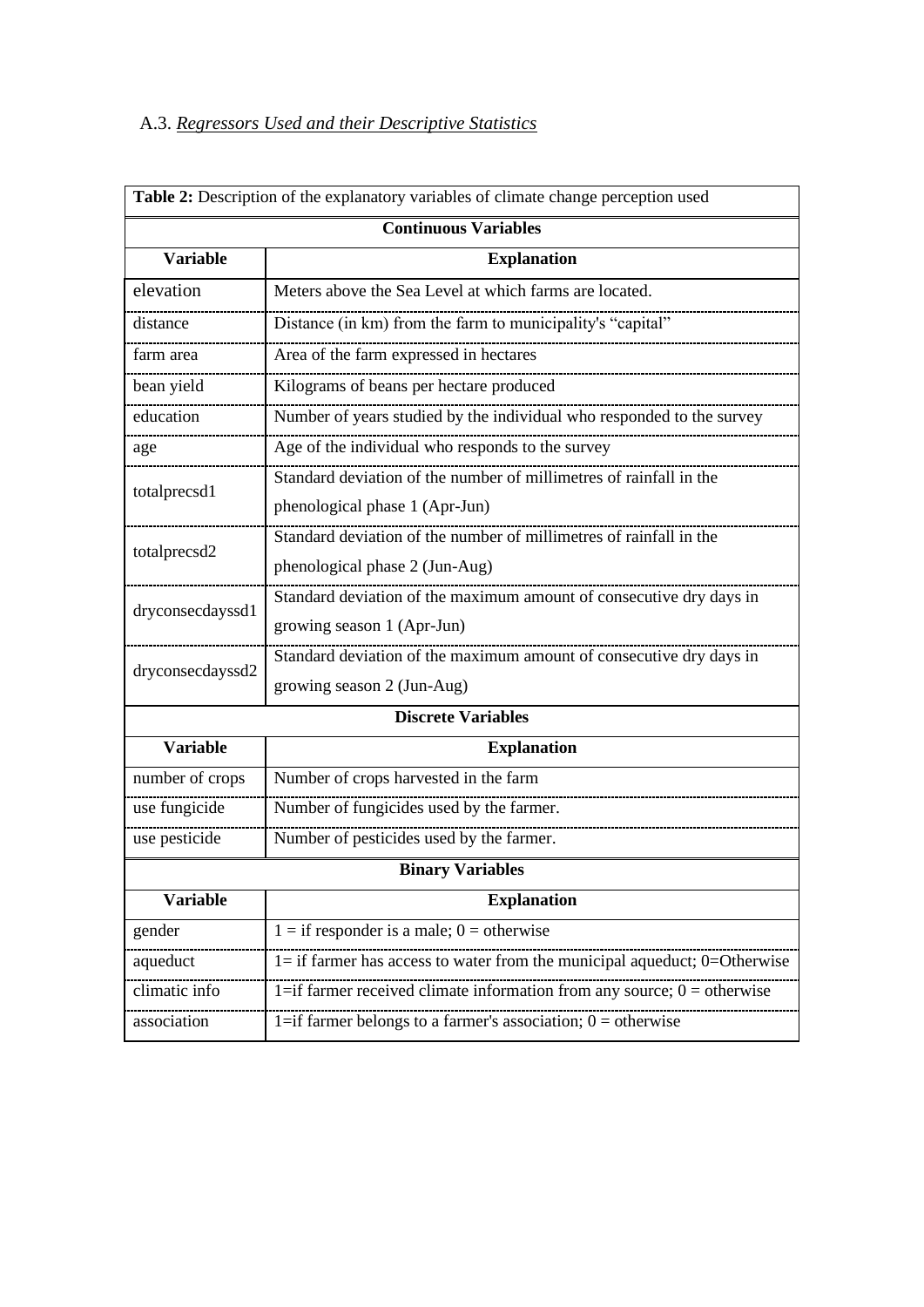| Table 3: Descriptive Statistics of the Explanatory Variables (N=566) |                            |                |                |                                                                  |                |        |      |                |       |  |  |  |  |
|----------------------------------------------------------------------|----------------------------|----------------|----------------|------------------------------------------------------------------|----------------|--------|------|----------------|-------|--|--|--|--|
| Variables                                                            | <b>Statistical Summary</b> |                |                |                                                                  |                |        |      |                |       |  |  |  |  |
|                                                                      | Avg.                       | Std. Dev       | Min.           |                                                                  | 1st Percentile | Median |      | 3rd Percentile | Max.  |  |  |  |  |
| elevation (masl)                                                     | 1581                       | 119            | 1264           |                                                                  | 1508           | 1573   |      | 1658           | 2014  |  |  |  |  |
| distance (km)                                                        | 5.13                       | 1.25           | 2.03           |                                                                  | 4.27           | 5.14   |      | 5.91           | 8.16  |  |  |  |  |
| farm area (ha)                                                       | 2.02                       | 1.91           | 0.15           |                                                                  | 1.00           | 1.50   |      | 2.50           | 21.00 |  |  |  |  |
| bean yield/ha                                                        | 877                        | 306            | 100            |                                                                  | 700            |        | 800  | 1100           | 1600  |  |  |  |  |
| education (years)                                                    | 4.52                       | 3.23           | $\overline{0}$ |                                                                  | $\overline{2}$ |        |      | 5              | 18    |  |  |  |  |
| age (years)                                                          | 48.30                      | 13.81          | 16             |                                                                  | 38             | 48     |      | 58             | 82    |  |  |  |  |
| dryconsdayssd1                                                       | 4.38                       | 0.76           | 3.21           |                                                                  | 3.63           |        | 3.95 | 5.25           | 5.77  |  |  |  |  |
| dryconsdayssd2                                                       | 2.52                       | 0.33           | 1.68           | 2.25                                                             |                | 2.43   |      | 2.94           | 2.98  |  |  |  |  |
| totalprecsd1 (mm)                                                    | 4.52                       | 0.73           |                | 3.94                                                             |                | 4.33   |      | 4.66           | 6.40  |  |  |  |  |
| totalprecsd2 (mm)                                                    | 2.29                       | 0.45           | 1.93           | 2.06                                                             |                | 2.17   |      | 2.20           | 4.04  |  |  |  |  |
| Variables                                                            |                            |                |                | Number of Pesticides or Fungicides Used or Number of Crops Grown |                |        |      |                |       |  |  |  |  |
|                                                                      | $\mathbf{1}$               | $\overline{2}$ |                | 3                                                                | $\overline{4}$ | 5      |      | 6              |       |  |  |  |  |
| number of crops                                                      | 349                        | 159            |                | 38                                                               | 14             |        | 3    | $\overline{2}$ | 1     |  |  |  |  |
| use fungicide                                                        | 452                        | 112            |                | $\overline{2}$                                                   |                |        |      |                |       |  |  |  |  |
| use pesticide                                                        | 163                        | 167            |                | 235                                                              | 1              |        |      |                |       |  |  |  |  |
|                                                                      |                            | Possible       |                |                                                                  |                |        |      |                |       |  |  |  |  |
| Variables                                                            | Answers                    |                |                |                                                                  |                |        |      |                |       |  |  |  |  |
|                                                                      | $\overline{0}$             | 1              |                |                                                                  |                |        |      |                |       |  |  |  |  |
| Gender                                                               | 140                        | 426            |                |                                                                  |                |        |      |                |       |  |  |  |  |
| Aqueduct                                                             | 146                        | 420            |                |                                                                  |                |        |      |                |       |  |  |  |  |
| climatic info                                                        | 282                        | 284            |                |                                                                  |                |        |      |                |       |  |  |  |  |
| Association                                                          | 454                        | 112            |                |                                                                  |                |        |      |                |       |  |  |  |  |

# *A.4. Latent Class Analysis*

| <b>Table 4: BIC Values for the latent classes</b>                   |        |         |         |         |  |  |  |  |  |  |  |
|---------------------------------------------------------------------|--------|---------|---------|---------|--|--|--|--|--|--|--|
| Number of classes<br>Combined<br>Experience<br>Concern<br>Awareness |        |         |         |         |  |  |  |  |  |  |  |
| $\mathcal{L}$                                                       | 791.17 | 4314.23 | 1912.63 | 2769.99 |  |  |  |  |  |  |  |
| 3                                                                   | 810.3  | 4229.71 | 1895.66 | 2713.84 |  |  |  |  |  |  |  |
| 4                                                                   | 825.1  | 4213.93 | 1887.44 | 2720.86 |  |  |  |  |  |  |  |
| 5                                                                   | 822.96 | 4226.47 | 1889.46 | 2751.63 |  |  |  |  |  |  |  |
| 6                                                                   | 834.55 | 4247.75 | 1929.14 | 2768.18 |  |  |  |  |  |  |  |
|                                                                     | 840.62 | 4250.89 | 1938.02 | 2780.45 |  |  |  |  |  |  |  |
| 8                                                                   | 896.69 | 4279.09 | 1966.56 | 2799.57 |  |  |  |  |  |  |  |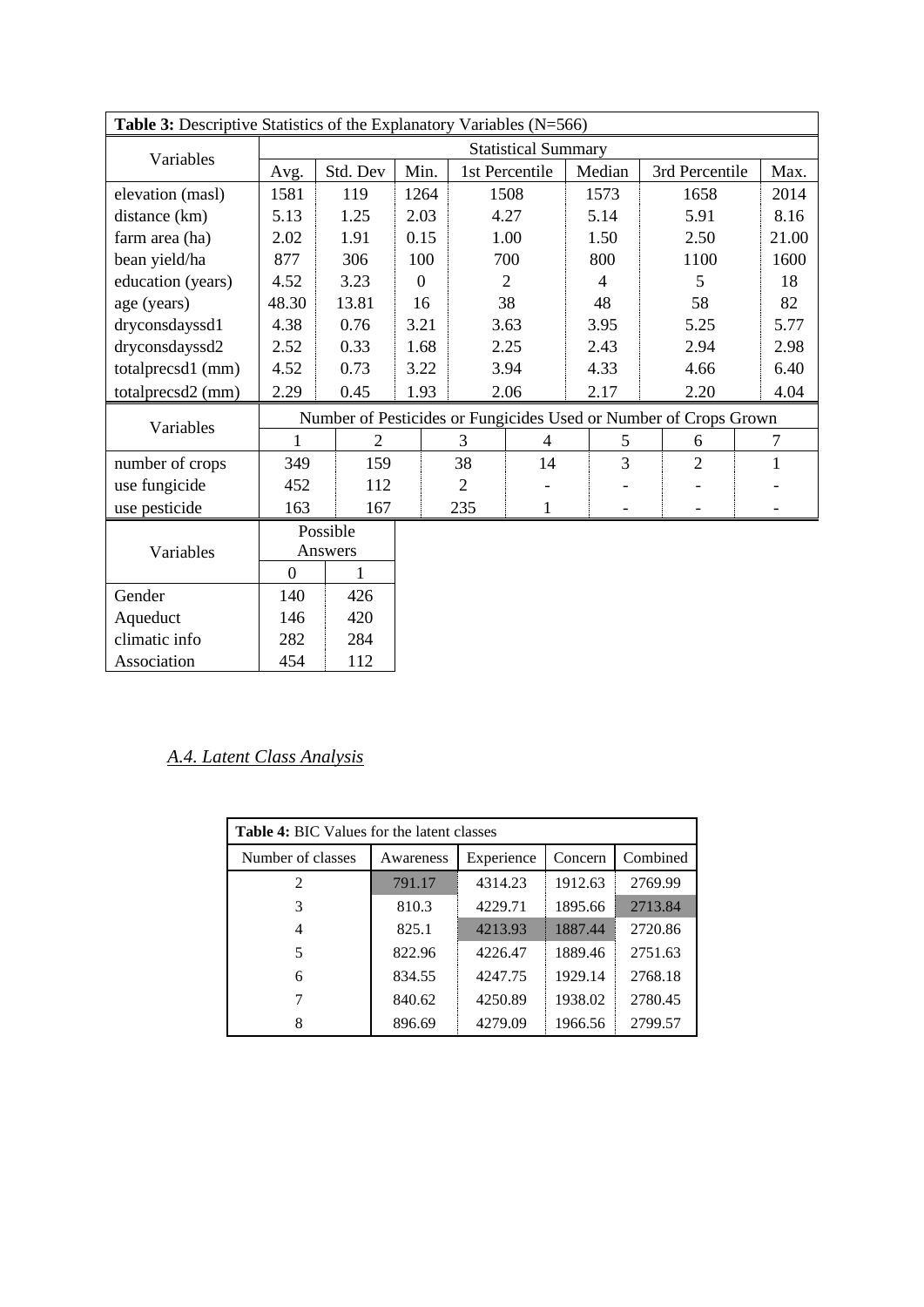| <b>Table 5:</b> Class membership and answer distributions (percentage of farmers) (heat map)                                                                    |                       |                  |                      |              |                      |                      |                |                       |          |                                        |                       |                |                       |                |                       |                       |                  |                |                |      |
|-----------------------------------------------------------------------------------------------------------------------------------------------------------------|-----------------------|------------------|----------------------|--------------|----------------------|----------------------|----------------|-----------------------|----------|----------------------------------------|-----------------------|----------------|-----------------------|----------------|-----------------------|-----------------------|------------------|----------------|----------------|------|
|                                                                                                                                                                 |                       |                  |                      |              |                      |                      |                |                       |          | Categories of the Answers <sup>a</sup> |                       |                |                       |                |                       |                       |                  |                |                |      |
| <b>Variables</b>                                                                                                                                                | $\mathbf{0}$          |                  | $\overline{2}$       | 3            | $\overline{4}$       | $\boldsymbol{0}$     |                | 2                     | 3        | $\overline{4}$                         | $\mathbf{0}$          |                | $\mathfrak{2}$        | 3              | $\overline{4}$        | $\mathbf{0}$          |                  | $\overline{2}$ | $\mathfrak{Z}$ | 4    |
| <b>Awareness</b>                                                                                                                                                | Class 1 ( $N = 526$ ) |                  |                      |              |                      | Class 2 ( $N = 40$ ) |                |                       |          |                                        | Class $3$ (NA)        |                |                       |                |                       | Class $4$ (NA)        |                  |                |                |      |
| weather changed <sub>7</sub>                                                                                                                                    | $\Omega$              | $\boldsymbol{0}$ | 8.9                  | 91.1         |                      | 20                   | 32.5           | 5                     | 42.5     |                                        |                       |                |                       |                |                       |                       |                  |                |                |      |
| weather changed <sub>young</sub>                                                                                                                                | $\theta$              | 100              |                      |              |                      | 70                   | 30             |                       |          |                                        |                       |                |                       |                |                       |                       |                  |                |                |      |
| <b>Experience</b>                                                                                                                                               | Class 1 ( $N = 70$ )  |                  |                      |              | Class 2 ( $N = 40$ ) |                      |                |                       |          | Class $3 (N = 222)$                    |                       |                |                       |                | Class 4 ( $N = 234$ ) |                       |                  |                |                |      |
| droughts <sub>7</sub>                                                                                                                                           | 8.6                   | 91.4             |                      |              |                      | 52.5                 | 47.5           |                       |          |                                        | 9.9                   | 90.1           |                       |                |                       | 0.4                   | 99.6             |                |                |      |
| rains <sub>7</sub>                                                                                                                                              | 78.6                  | 21.4             |                      |              |                      | 97.5                 | 2.5            |                       |          |                                        | 90.1                  | 9.9            |                       |                |                       | 100                   | $\overline{0}$   |                |                |      |
| temperatures <sub>7</sub>                                                                                                                                       | 24.3                  | 75.7             |                      |              |                      | 22.5                 | 77.5           |                       |          |                                        | 26.1                  | 73.9           |                       |                |                       | 99.2                  | 0.8              |                |                |      |
| droughts <sub>young</sub>                                                                                                                                       | 4.3                   | 95.7             |                      |              |                      | 100                  | $\overline{0}$ |                       |          |                                        | 5.9                   | 94.1           |                       |                |                       | 3.9                   | 96.1             |                |                |      |
| stormsyoung                                                                                                                                                     | $\Omega$              | 100              |                      |              |                      | 92.5                 | 7.5            |                       |          |                                        | 76.6                  | 23.4           |                       |                |                       | 100                   | $\Omega$         |                |                |      |
| hailstorms <sub>young</sub>                                                                                                                                     | 15.7                  | 84.3             |                      |              |                      | 100                  | $\Omega$       |                       |          |                                        | 77                    | 23             |                       |                |                       | 99.6                  | 0.4              |                |                |      |
| frostsyoung                                                                                                                                                     | 88.6                  | 11.4             |                      |              |                      | 100                  | $\theta$       |                       |          |                                        | 80.6                  | 19.4           |                       |                |                       | 100                   | $\boldsymbol{0}$ |                |                |      |
| coldwavesyoung                                                                                                                                                  | 47.1                  | 52.9             |                      |              |                      | 97.5                 | 2.5            |                       |          |                                        | 95.1                  | 4.9            |                       |                |                       | 100                   | $\overline{0}$   |                |                |      |
| heatwaves <sub>young</sub>                                                                                                                                      | 14.3                  | 85.7             |                      |              |                      | 77.5                 | 22.5           |                       |          |                                        | 9                     | 91             |                       |                |                       | 97                    | 3                |                |                |      |
| unpredictable seasons <sub>young</sub>                                                                                                                          | 30                    | 70               |                      |              |                      | 65                   | 35             |                       |          |                                        | 3.2                   | 96.8           |                       |                |                       | 97                    | 3                |                |                |      |
| Concern                                                                                                                                                         |                       |                  | Class 1 ( $N = 43$ ) |              |                      |                      |                | Class 2 ( $N = 76$ )  |          |                                        | Class 3 ( $N = 343$ ) |                |                       |                |                       | Class 4 ( $N = 104$ ) |                  |                |                |      |
| future weather                                                                                                                                                  | 25.6                  | 55.8             | 4.7                  | 13.9         |                      | $\overline{0}$       | $\overline{0}$ | $\Omega$              | 100      |                                        | $\mathbf{0}$          | $\overline{0}$ | $\overline{0}$        | 100            |                       | $\overline{0}$        | $\overline{0}$   | 98.1           | 1.9            |      |
| future economy                                                                                                                                                  | 90.7                  | $\overline{0}$   | $\overline{0}$       | 4.7          | 4.6                  | $\overline{0}$       | $\overline{0}$ | $\Omega$              | 100      | $\mathbf{0}$                           | $\overline{0}$        | 3.8            | $\overline{0}$        | $\overline{0}$ | 96.2                  | $\overline{0}$        | 5.8              | 45.2           | 38.5<br>÷.     | 10.5 |
| <b>Combined</b>                                                                                                                                                 |                       |                  | Class 1 ( $N = 27$ ) |              |                      |                      |                | Class 2 ( $N = 303$ ) |          |                                        |                       |                | Class 3 ( $N = 236$ ) |                |                       |                       |                  | Class $4$ (NA) |                |      |
| <b>Class of Awareness</b>                                                                                                                                       |                       | $\overline{0}$   | 100                  |              | $\overline{0}$       |                      | 97.7           | 2.3                   |          |                                        |                       | 97.5           | 2.5                   |                |                       |                       |                  |                |                |      |
| Class of Experience                                                                                                                                             |                       | $\Omega$         | 81.5                 | $\mathbf{0}$ | $\Omega$             |                      | 21.5           | 3                     | $\Omega$ | 75.5                                   |                       | 2.1            | 3.8                   | 94.1           | $\Omega$              |                       |                  |                |                |      |
| Class of Concern                                                                                                                                                |                       | 51.9             | 3.7                  | 18.5         | 51.9                 |                      | 4.3            | 11.2                  | 83.8     | 0.7                                    |                       | 6.8            | 17.4                  | 35.6           | 40.3                  |                       |                  |                |                |      |
| a = These categories are the codification provided to farmers' answers to the perceptual questions presented in Table A.1. For the combined case, these numbers |                       |                  |                      |              |                      |                      |                |                       |          |                                        |                       |                |                       |                |                       |                       |                  |                |                |      |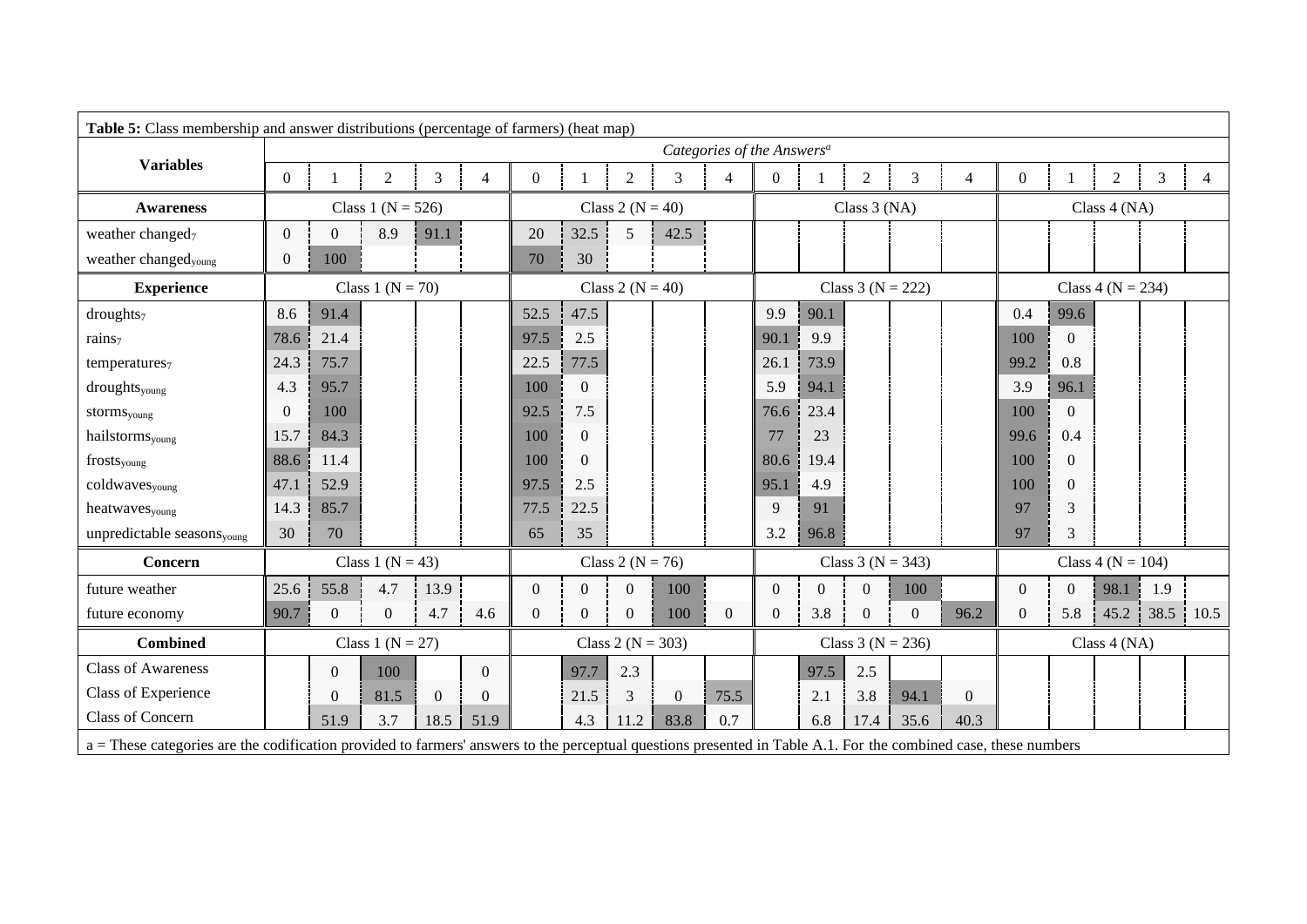| Table 6: Relative Risk Ratios of the Logistic Regression for Class Membership per Type of Perceptual Question |                        |        |        |        |                  |        |                                          |        |        |        |        |        |        |  |  |
|---------------------------------------------------------------------------------------------------------------|------------------------|--------|--------|--------|------------------|--------|------------------------------------------|--------|--------|--------|--------|--------|--------|--|--|
|                                                                                                               |                        |        |        |        |                  |        | Comparison Class/Base Class <sup>c</sup> |        |        |        |        |        |        |  |  |
| Regressors                                                                                                    | Awareness <sup>a</sup> |        |        |        | Experience       |        | Concern                                  |        |        |        |        |        |        |  |  |
|                                                                                                               | 2/1 <sup>b</sup>       | 2/1    | 3/1    | 4/1    | 3/2              | 4/2    | 4/3                                      | 2/1    | 3/1    | 4/1    | 3/2    | 4/2    | 4/3    |  |  |
| education                                                                                                     | 0.84                   | 0.91   | 0.96   | 0.90   | 1.06             | 0.99   | 0.94                                     | 1.11   | 1.06   | 1.03   | 0.95   | 0.92   | 0.97   |  |  |
|                                                                                                               | (0.03)                 | (0.25) | (0.47) | (0.15) | (0.45)           | (0.89) | (0.29)                                   | (0.16) | (0.40) | (0.75) | (0.27) | (0.16) | (0.53) |  |  |
| gender                                                                                                        | 0.59                   | 0.52   | 1.04   | 0.84   | 2.00             | 1.60   | 0.80                                     | 1.09   | 1.78   | 2.88   | 1.63   | 2.64   | 1.62   |  |  |
|                                                                                                               | (0.19)                 | (0.19) | (0.92) | (0.70) | (0.09)           | (0.31) | (0.55)                                   | (0.84) | (0.13) | (0.03) | (0.10) | (0.02) | (0.21) |  |  |
| age                                                                                                           | 0.97                   | 0.97   | 0.98   | 0.99   | 1.01             | 1.02   | 1.01                                     | 1.02   | 1.01   | 1.02   | 0.99   | 1.00   | 1.01   |  |  |
|                                                                                                               | (0.09)                 | (0.09) | (0.07) | (0.44) | (0.68)           | (0.29) | (0.36)                                   | (0.29) | (0.55) | (0.29) | (0.39) | (0.97) | (0.41) |  |  |
| elevation                                                                                                     | 1.00                   | 1.00   | 1.01   | 0.99   | 1.01             | 0.99   | 0.98                                     | 1.00   | 0.99   | 1.01   | 0.99   | 1.01   | 1.01   |  |  |
|                                                                                                               | (0.71)                 | (0.18) | (0.00) | (0.00) | (0.03)           | (0.00) | (0.00)                                   | (0.77) | (0.01) | (0.00) | (0.00) | (0.00) | (0.00) |  |  |
| distance                                                                                                      | 0.87                   | 0.75   | 0.72   | 1.16   | 0.96             | 1.55   | 1.62                                     | 1.23   | 1.53   | 0.82   | 1.25   | 0.66   | 0.53   |  |  |
|                                                                                                               | (0.42)                 | (0.19) | (0.06) | (0.46) | (0.82)           | (0.03) | (0.00)                                   | (0.26) | (0.01) | (0.30) | (0.08) | (0.02) | (0.00) |  |  |
| aqueduct                                                                                                      | 2.86                   | 0.62   | 1.30   | 0.31   | 2.11             | 0.50   | 0.24                                     | 0.66   | 0.89   | 1.66   | 1.35   | 2.52   | 1.87   |  |  |
|                                                                                                               | (0.07)                 | (0.36) | (0.53) | (0.01) | (0.11)           | (0.17) | (0.00)                                   | (0.43) | (0.80) | (0.40) | (0.36) | (0.07) | (0.17) |  |  |
| climatic info                                                                                                 | 0.48                   | 1.37   | 0.63   | 3.70   | 0.46             | 2.70   | 5.86                                     | 1.64   | 1.80   | 0.61   | 1.10   | 0.37   | 0.34   |  |  |
|                                                                                                               | (0.09)                 | (0.52) | (0.21) | (0.00) | (0.06)           | (0.03) | (0.00)                                   | (0.27) | (0.13) | (0.30) | (0.76) | (0.01) | (0.00) |  |  |
| bean yield                                                                                                    | 1.14                   | 1.06   | 1.00   | 1.03   | 0.94             | 0.97   | 1.04                                     | 1.10   | 1.02   | 1.02   | 0.93   | 0.93   | 1.00   |  |  |
|                                                                                                               | (0.02)                 | (0.41) | (0.94) | (0.63) | (0.28)           | (0.68) | (0.49)                                   | (0.17) | (0.8)  | (0.79) | (0.09) | (0.19) | (0.95) |  |  |
| farm area                                                                                                     | 1.08                   | 1.25   | 1.17   | 1.12   | 0.94             | 0.90   | 0.96                                     | 0.83   | 0.90   | 0.77   | 1.08   | 0.92   | 0.86   |  |  |
|                                                                                                               | (0.40)                 | (0.09) | (0.14) | (0.45) | (0.47)           | (0.46) | (0.75)                                   | (0.14) | (0.27) | (0.05) | (0.40) | (0.52) | (0.14) |  |  |
| number of                                                                                                     | 0.62                   | 0.51   | 0.76   | 0.39   | 1.49             | 0.77   | 0.51                                     | 3.45   | 3.51   | 3.43   | 1.02   | 1.00   | 0.98   |  |  |
| crops                                                                                                         | (0.16)                 | (0.04) | (0.17) | (0.01) | (0.18)           | (0.49) | (0.03)                                   | (0.01) | (0.01) | (0.01) | (0.92) | (0.99) | (0.92) |  |  |
| association                                                                                                   | 0.79                   | 0.39   | 0.47   | 0.16   | 1.21             | 0.42   | 0.35                                     | 2.77   | 1.76   | 1.11   | 0.64   | 0.40   | 0.63   |  |  |
|                                                                                                               | (0.61)                 | (0.06) | (0.04) | (0.00) | (0.67)           | (0.15) | (0.04)                                   | (0.09) | (0.29) | (0.86) | (0.20) | (0.04) | (0.24) |  |  |
| use fungicide                                                                                                 | 0.60                   | 0.36   | 0.93   | 0.34   | 2.55             | 0.94   | 0.37                                     | 0.83   | 1.32   | 3.52   | 1.60   | 4.26   | 2.67   |  |  |
|                                                                                                               | (0.31)                 | (0.09) | (0.85) | (0.05) | (0.08)           | (0.92) | (0.03)                                   | (0.75) | (0.59) | (0.02) | (0.27) | (0.00) | (0.01) |  |  |
| use pesticide                                                                                                 | 0.91                   | 1.00   | 0.96   | 1.52   | 0.96             | 1.52   | 1.59                                     | 0.92   | 1.20   | 0.81   | 1.30   | 0.88   | 0.67   |  |  |
|                                                                                                               | (0.69)                 | (0.99) | (0.83) | (0.11) | (0.86)           | (0.13) | (0.03)                                   | (0.78) | (0.44) | (0.45) | (0.16) | (0.58) | (0.05) |  |  |
| dryconsdayssd1                                                                                                | 1.35                   | 0.77   | 1.27   | 1.24   | 1.65             | 1.60   | 0.97                                     | 1.75   | 1.14   | 2.23   | 0.65   | 1.27   | 1.95   |  |  |
|                                                                                                               | (0.46)                 | (0.58) | (0.50) | (0.61) | (0.23)           | (0.29) | (0.93)                                   | (0.21) | (0.72) | (0.10) | (0.18) | (0.60) | (0.07) |  |  |
| dryconsdayssd2                                                                                                | 0.05                   | 7.69   | 17.35  | 92.20  | 2.26             | 11.98  | 5.31                                     | 0.70   | 1.35   | 0.49   | 1.92   | 0.70   | 0.36   |  |  |
|                                                                                                               | (0.00)                 | (0.14) | (0.01) | (0.00) | (0.45)           | (0.02) | (0.02)                                   | (0.72) | (0.71) | (0.51) | (0.36) | (0.73) | (0.23) |  |  |
| totalprecsd1                                                                                                  | 0.86                   | 0.69   | 0.73   | 0.66   | 1.05             | 0.95   | 0.90                                     | 0.69   | 0.99   | 0.60   | 1.44   | 0.88   | 0.61   |  |  |
|                                                                                                               | (0.60)                 | (0.23) | (0.18) | (0.16) | (0.88)           | (0.87) | (0.73)                                   | (0.25) | (0.97) | (0.20) | (0.08) | (0.71) | (0.11) |  |  |
| totalprecsd2                                                                                                  | 2.10                   | 0.26   | 0.16   | 0.05   | 0.61             | 0.21   | 0.34                                     | 1.58   | 0.77   | 1.29   | 0.49   | 0.82   | 1.68   |  |  |
|                                                                                                               | (0.11)                 | (0.04) | (0.00) | (0.00) | (0.39)           | (0.01) | (0.01)                                   | (0.34) | (0.54) | (0.66) | (0.02) | (0.68) | (0.24) |  |  |
| ${\bf N}$                                                                                                     | 566                    |        |        |        | 566              |        |                                          |        |        |        | 566    |        |        |  |  |
| $\mathbb{R}^2$                                                                                                | 0.1766                 |        |        |        | 0.4326           |        |                                          | 0.2371 |        |        |        |        |        |  |  |
| LR chi2                                                                                                       | 51.05                  |        |        |        | 576.91           |        |                                          |        |        |        | 289.91 |        |        |  |  |
| Prob > chi2                                                                                                   | 0.0001                 |        |        |        | $\boldsymbol{0}$ |        | $\boldsymbol{0}$                         |        |        |        |        |        |        |  |  |

# A.5. *Results of the Multinomial Logistic Regression Model*

<sup>a</sup> p-values are in parenthesis.

<sup>b</sup> Light gray represents coefficients statistically significant at 5% and dark gray represents coefficients statistically significant at 1%.

<sup>c</sup> The inverse RRR's (i.e., 1/2 for instance) are obtained by dividing 1 by the coefficients on the table and the p-values are the same.